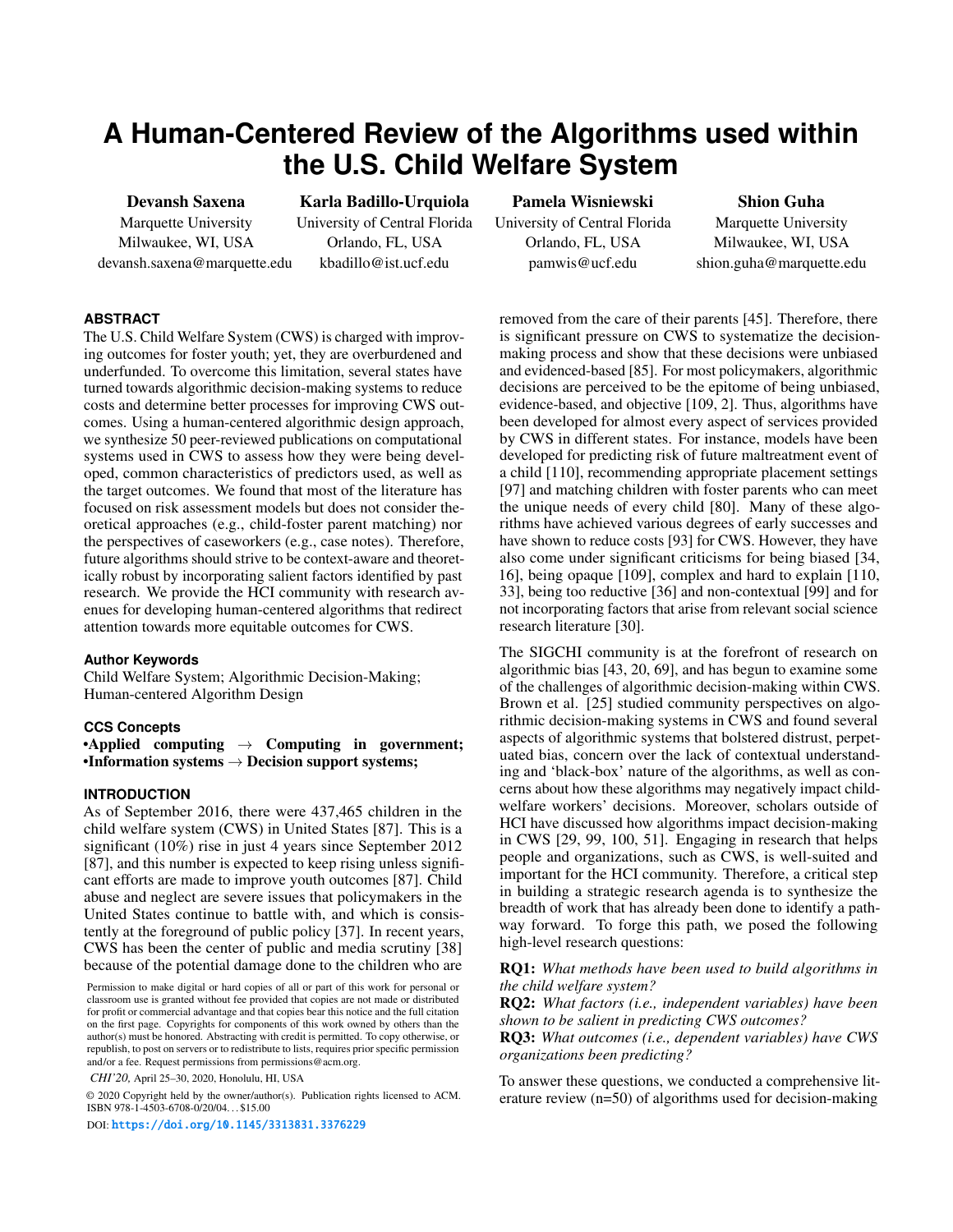in CWS in the United States. We qualitatively analyzed these articles using the lens of human-centered algorithm design [\[13\]](#page-10-3). Overall, we found that majority of the algorithms in CWS are empirically constructed, even though the empirical knowledge is quite fragmented [\[55\]](#page-12-2). Our results also revealed considerable differences in the predictors currently being used and those found salient in the child-welfare literature. Finally, CWS has traditionally focused on 'risk assessment,' rather than positive outcomes that improve the lives of foster children. Based on Woobrock and Kientz's encapsulation of research contributions in HCI [\[117\]](#page-14-5), this paper is a survey of the existing literature and makes the following unique research contributions:

- 1. We apply a human-centered conceptual framework [\[13\]](#page-10-3) to critically review the algorithms used within the U.S. child welfare system.
- 2. We introduce domain knowledge from the child welfare system to embed it within the SIGCHI community to allow for collaborative research between the two disciplines.
- 3. We identify the potential gaps in the existing literature and recommend future research opportunities with careful attention to the human-centered design of algorithms to benefit CWS.

In the following sections, we discuss Human-Centered Algorithm Design and how we used this framework to inform our literature review methodology. Next, we situate our research within the SIGCHI community.

# **A Human-Centered Approach to Algorithm Design**

As algorithms begin to permeate through every aspect of social life, HCI researchers have begun to ask, "Where is the Human?", that is, recognizing that humans are a critical, if not the central component of many domains for which Artificial Intelligence (AI) systems are being developed. A workshop organized at CHI 2019 [\[60\]](#page-12-3), tackled this topic to identify several pertinent issues in algorithmic design, such as the opaque and isolated development of algorithms and a lack of involvement of the human stakeholders, who use these systems and are most affected by them. To address these problems, Baumer proposed Human-Centered Algorithm Design (HCAD) [\[13\]](#page-10-3); a conceptual framework founded in practices derived from human-centered design [\[61\]](#page-12-4). It incorporates human and social interpretations through both the design and evaluation phases [\[13\]](#page-10-3). Baumer [\[13\]](#page-10-3) lays out three strategies that help algorithm design become more human-centered, namely, 1) theoretical, 2) speculative and 3) participatory strategies. We draw from the theoretical perspective to frame our research questions and as the qualitative lens for our analysis. Humancentered theoretical design strategy informs algorithm design as follows:

- Meaning-making: Theoretical foundations provide a muchneeded scaffolding for dealing with complexity, identifying and evaluating design opportunities [\[89\]](#page-13-4). Designers need to study the socio-cultural domain in which they intend to situate their work.
- Design: Theoretical approaches aim to incorporate concepts and theories from social sciences into data science [\[13\]](#page-10-3).

• Evaluation: The stakeholders' social interpretations of results can help ensure that the algorithm has higher utility and integrates well with practice.

CWS is one such domain that suffers from a complete lack of human perspectives through the design process. Therefore, our work focuses on how HCAD strategies can be employed to answer critical research questions in CWS.

## **BACKGROUND**

We situate our research within the SIGCHI community and provide an overview of the work that has been done to develop integrated data systems for CWS.

# **SIGCHI Research to Support the Child Welfare System**

The SIGCHI community has recognized the importance of conducting research with organizations that help disadvantaged communities, such as those experiencing homelessness [\[108,](#page-14-6) [118\]](#page-14-7) or recovering from substance abuse [\[75\]](#page-13-5). For example, Strohmayer, Comber, and Balaam [\[108\]](#page-14-6) partnered with a center for people of low social stability to understand homeless young adults' perceptions of education. Similarly, Woelfer and Hendry [\[118\]](#page-14-7) created a community technology center at a local service agency to work with homeless young people, case managers, and outreach workers. Similarly, SIGCHI researchers have started to engage with CWS to find ways to improve the lives of youth who have been displaced from their families. Some SIGCHI research has focused on foster youth and parents. For instance, Gray et al.'s [\[56\]](#page-12-5) research with fostered and adopted children introduces a new digital memory box for creating and storing childhood memories. More recently, researchers have begun to study algorithmic decision-making systems within the child-welfare community. Badillo-Urquiola et al. [\[9\]](#page-10-4) presented the challenges foster parents face mediating teens' technology use within the home.

Most relevant to our current work, Brown et al. [\[25\]](#page-11-8) engaged in a participatory design effort and conducted workshops with families involved in CWS, child-welfare workers, and service providers. They found that participants were uncomfortable with algorithmic systems. Participants felt that these systems used deficit-based frameworks to make decisions and questioned the bias present within the data. Based on their findings, the investigators provide recommendations for researchers and designers to work together with public service agencies to develop systems that provide a higher comfort level to the community. Our study builds upon this related work by critically investigating the algorithms used within CWS and highlighting opportunities for future research. We provide a foundation for implementing human-centered approaches in the design and development of algorithmic systems for CWS.

### **Sociotechnical Systems for Child-Welfare**

In this section, we provide necessary background context about integrated data systems that laid the foundation for algorithmic work in CWS. In 1995, the federal government launched *SACWIS* (State Automated Child Welfare Information System) initiative to provide states with a federally funded and automated case management tool. These data systems allow states to collect and maintain data for program management and informing their decision making [\[66\]](#page-12-6). States that implement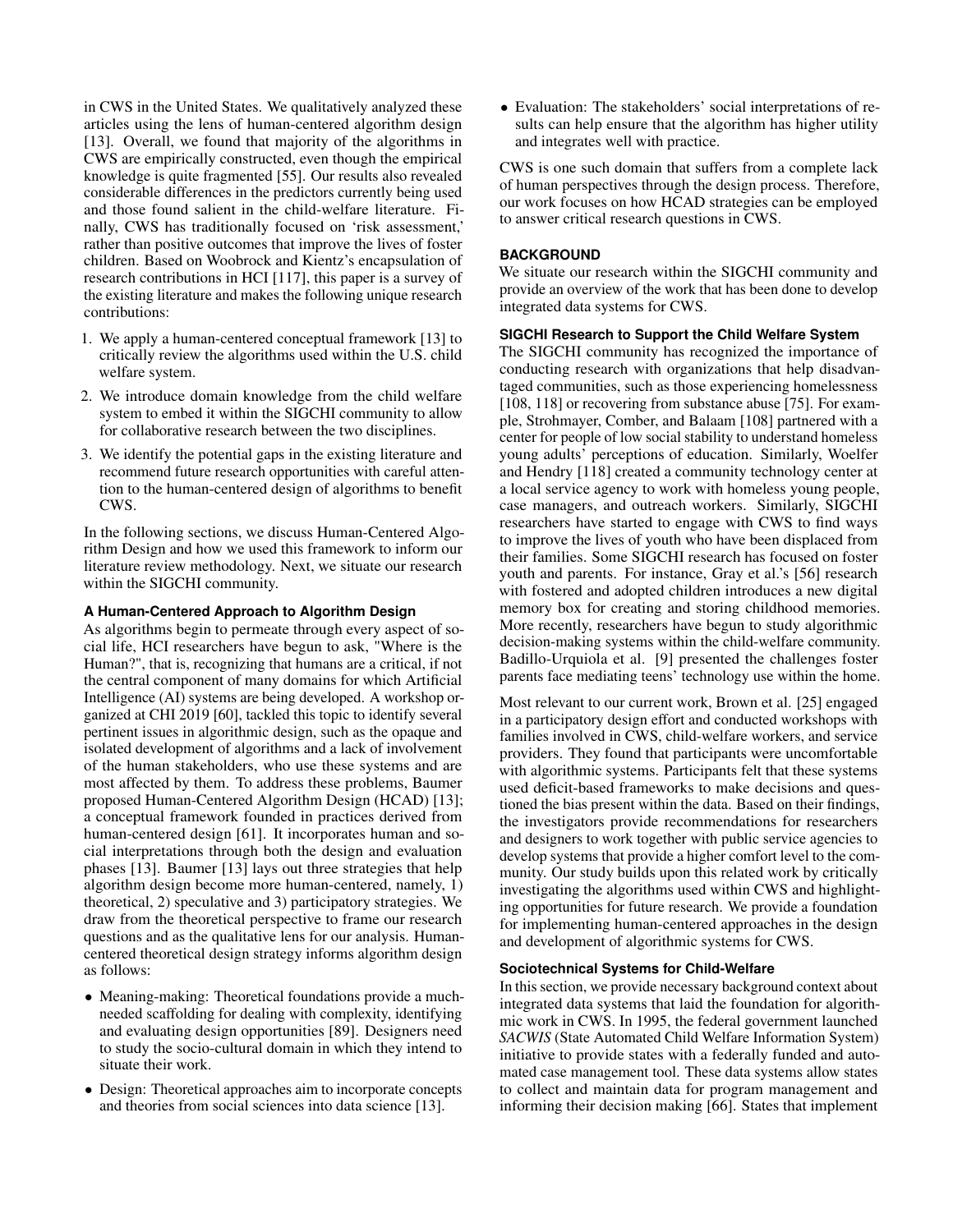*SACWIS* must also report their data to federal databases, such as *NCANDS* (National Child Abuse and Neglect Data System) [\[86\]](#page-13-6) and AFCARS (Adoption and Foster Care Analysis and Reporting System) [\[87\]](#page-13-0), to allow for the continual curation of comprehensive national databases. These data systems became the foundation for actuarial risk assessment tools, which have been mandated into practice, even though controversy still remains as to whether these tools should override the judgment of case workers who are most knowledgeable about a particular child's case [\[99,](#page-14-3) [98,](#page-14-8) [100,](#page-14-4) [111,](#page-14-9) [29\]](#page-11-9).

Past survey papers have analyzed algorithms in CWS from a macro perspective, focusing on their reliability and validity with respect to consensus-based or clinical risk assessment models [\[99,](#page-14-3) [29\]](#page-11-9). Yet, they do not examine the mathematical or human-centered construction of these algorithms, that is, the techniques, the variable sets, or the outcomes predicted. This is especially important in CWS because each case of child neglect or abuse is contextually different and cannot be evaluated using the same set of significant predictors derived empirically [\[29\]](#page-11-9). To this end, we conducted a systematic literature review and identify the potential gaps in the literature with careful attention to the development of algorithms across time, as well as the methods and variable sets used.

# **METHODS**

We describe our scoping criteria, systematic literature search and data analysis process.

# **Scoping Criteria: Defining Algorithms**

To understand how "algorithms" are used in CWS, we first need to contextualize what we mean by algorithms. We conceptualized "algorithms" through the lens of *Street-level Algorithms*, a term recently coined by Alkhatib and Bernstein [\[6\]](#page-10-5) in the HCI community. Street-level algorithms are algorithmically based systems that directly interact with and make on-the-ground decisions about human lives and welfare in a sociotechnical system [\[6\]](#page-10-5). From a more technical perspective, we use recent inclusive definitions [\[48,](#page-11-10) [68\]](#page-12-7) for a whole suite of computational methods from statistical modeling (for e.g., generalized linear models) and machine learning. This allowed us to take a holistic viewpoint toward most forms of quantitative data analysis in CWS. Statistical modeling and machine learning are not mutually exclusive but we differentiate between them based on assumptions made about the data as specified by Breiman [\[23\]](#page-10-6).

### **Systematic Literature Search**

This study has been undertaken as a systematic literature review based on the guidelines proposed by Webster and Watson [\[115\]](#page-14-10). The unit of analysis for this literature review was peer-reviewed articles. We wanted to examine not just the algorithms currently being used in CWS but also newer solutions (algorithms) being proposed by researchers to better assess the current state of research. We used the following search terms to find papers at the intersection of CWS and algorithms – "child protective services," "child welfare," "foster care," "child and family services," "algorithm," "computation," "regression," "machine learning," "neural network," "data-driven," "actuarial," "computer program," "application". We used the following inclusion criteria for the articles:

<span id="page-2-0"></span>

| Code                | n  | <b>Breakdown</b>                          |
|---------------------|----|-------------------------------------------|
| Peer reviewed       | 43 | 40 (social science); 3 (computer science) |
| Agency report       |    |                                           |
| Theory              |    | 1 (implemented); 4 (proposed)             |
| Psychometric scales | 30 |                                           |
| Actual system       | 27 | 15 (RAs); 11 (PLs); 1 (MT)                |
| Hypothetical system | 23 | 13 (RAs); $4$ (PLs); 1 (MT); 5 (S-PL)     |
| Model performance   | 35 |                                           |

RA: Risk Assessment model PL: Placement Recommendation model MT: Child-Foster parent Matching model S-PL: Characteristics of successful placements

Table 1: Descriptive Characteristics of the Data Set

- The paper was peer-reviewed, published work or a systems (or policy) report produced by a government agency.
- The study (or report) engaged in a technical discussion about the computational methods, predictors and outcomes.

Articles that did not meet these two criteria were considered irrelevant for this study and were not included in our review. We conducted a comprehensive search to identify relevant research across multiple disciplines. We searched a diverse set of digital libraries which included the ACM Digital Library, IEEE Xplore, Routledge, Elsevier, and Springer. We chose these libraries to take into account research published in multi-disciplinary conferences and journals. We then crossreferenced the citations of each article to identify additional articles or government reports that met our inclusion criteria. We did not place any constraints on our search based on the time period in which the papers were published. We identified 50 relevant articles that met our inclusion criteria.

### **Data Analysis Approach**

To analyze our data, we conducted a structured qualitative analysis to answer our over-arching research questions. We used a grounded thematic process [\[22\]](#page-10-7) to generate codes based on the data as shown in Table [2](#page-3-0) . We define theory in two ways – the system discussed in the study was developed using a theoretical framework or the system was developed theoretically based upon factors considered significant in evidence-based social work. The first author coded all of the articles, and coauthors were consulted to form a consensus around codes early in the coding process and again during coding to resolve ambiguous codes. We also coded for descriptive characteristics of the article set as shown in Table [1.](#page-2-0)

## **RESULTS**

In this section, we present our key findings from our review of the literature. We begin by first discussing the descriptive characteristics of our data set. Next, we organize and present the results by our three research questions, as shown in Table [2.](#page-3-0) Finally, we explore the relationship between the computational methods, predictors, and outcomes identified in our analyses.

# **Descriptive Characteristics of the Data Set**

The majority of the papers (n=40 or 80%) were published in social science venues with 3 papers (6%) published in computer science conferences, [\[4,](#page-10-8) [7,](#page-10-9) [33\]](#page-11-4) all in 2018. We also included 7 reports (14%) from non-profit organizations, including the Children's Research Center [\[3\]](#page-10-10). One study discussed an algorithm which was theoretically constructed based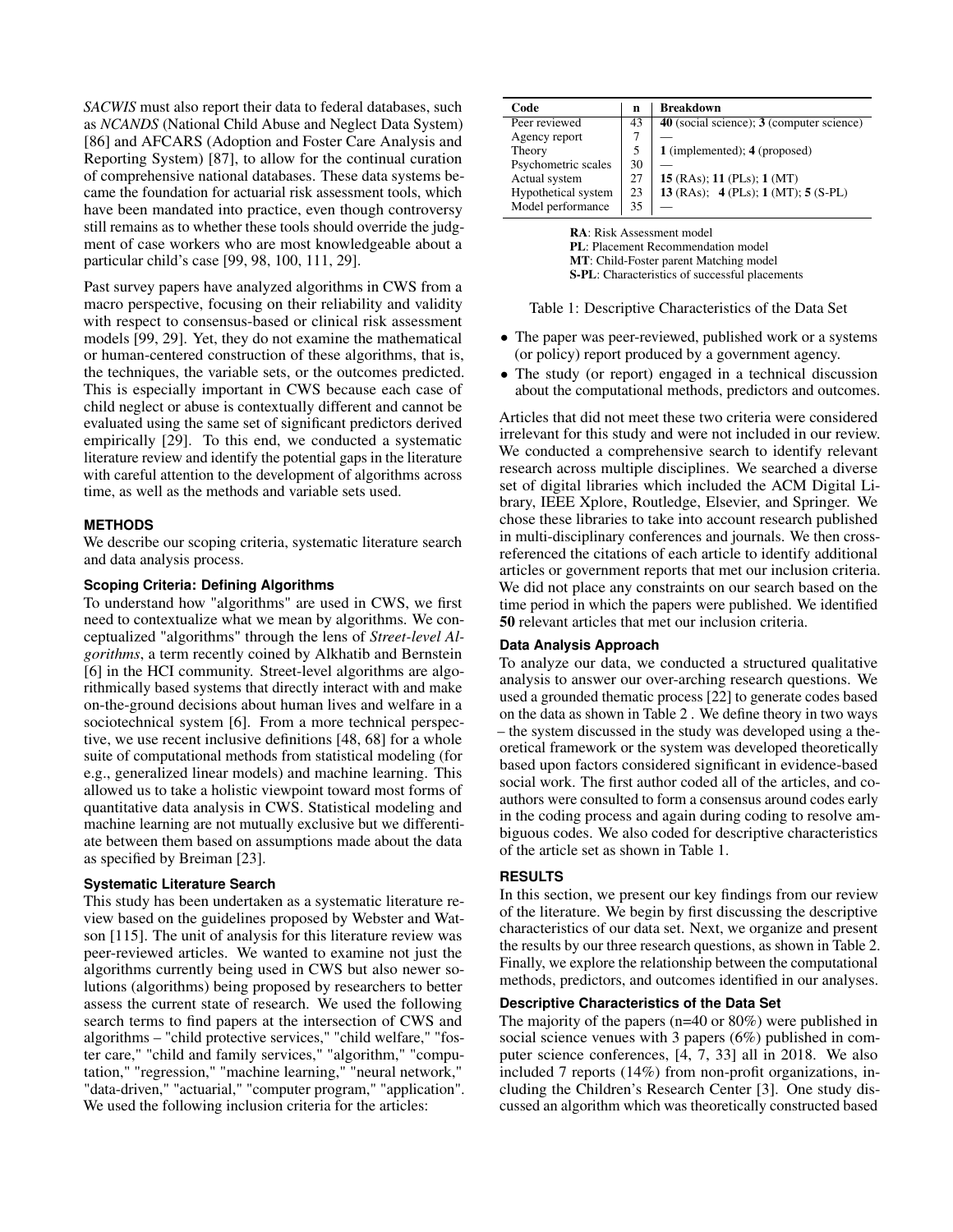<span id="page-3-0"></span>

| <b>Research</b><br><b>Ouestion</b> | <b>Dimension</b>              | Codes                                               | Count          | $\%$   | <b>Example</b> |
|------------------------------------|-------------------------------|-----------------------------------------------------|----------------|--------|----------------|
|                                    | <b>Inferential Statistics</b> | Generalized Linear Models (GLM)                     | 28             | 56%    | $[110]$        |
| RO1                                |                               | Discriminant Analysis/Statistical tests (DAS)       | 6              | 12%    | [96]           |
| (Computational)                    | Machine Learning              | Supervised Learning (SUP)                           | 13             | 26%    | $[33]$         |
| Method)                            |                               | Unsupervised Learning (UNSUP)                       | 3              | 6%     | $[78]$         |
|                                    | Demographics                  | Child Demographics (C-DEM)                          | 20             | 40%    | $[7]$          |
|                                    |                               | Biological parents Demographics (P-DEM)             | 10             | 20%    | [65]           |
|                                    | <b>Systemic Factors</b>       | Characteristics of Agency (AGENCY)                  | $\overline{c}$ | $4\%$  | [80]           |
|                                    |                               | Characteristics of Caseworker (WORKER)              | 1              | $2\%$  | [80]           |
|                                    | Child Strengths               | Child Strengths (CHI-S)                             |                | 22%    | $[32]$         |
|                                    | Child Needs                   | Functioning (CHI-F)                                 |                | 30%    | $[77]$         |
|                                    |                               | Child Behavioral/Emotional Needs (CHI-BE)           | 26             | 52%    | $[70]$         |
|                                    | <b>Child Risks</b>            | Suicide Risk (CHI-SR)                               |                | 18%    | [39]           |
| RQ <sub>2</sub>                    |                               | Child Risk Behaviors (CHI-BR)                       | 20             | 40%    | $[93]$         |
| (Predictor)                        |                               | Traumatic Experiences (CHI-T)                       | 30             | 60%    | [10]           |
| variables)                         |                               | Child Involvement in CWS (CHI-CWS)                  | 9              | 18%    | $[110]$        |
|                                    | <b>Bio-Parent Risk/Needs</b>  | Needs and Risky behavior (PAR-NS)                   | 26             | 52%    | $[32]$         |
|                                    | <b>Foster Parents</b>         | Characteristics (income, occupation) (FP-CHAR)      |                | 8%     | $[7]$          |
|                                    |                               | Preferences (FP-PREF)                               | $\overline{c}$ | $4\%$  | [80]           |
|                                    |                               | Past performance (FP-PAST)                          | 1              | 2%     | [80]           |
|                                    |                               | Capabilities (training/certifications) (FP-CAPS)    | 1              | 2%     | [80]           |
|                                    | Outcome                       | Risk of a future maltreatment event (RISK)          | 28             | 56%    | [65]           |
| RO3                                |                               | Placement recommendation for a child (PLACE)        | 15             | 30%    | $[32]$         |
| (Outcome)                          |                               | Matching children with foster parents (MATCH)       | 2              | $4\%$  | [80]           |
| Variables)                         |                               | Characteristics of a successful placement (S-PLACE) | 5              | $10\%$ | [107]          |

Table 2: Structured Codebook: Dimensions are mapped onto their respective research questions

on child-welfare research literature and four studies proposed theoretically-driven solutions. 30 papers (60%) employed psychometric scales [\[53\]](#page-12-10) to assess the strengths, needs and risks associated with foster children and/or the biological parents. 27 papers (54%) discussed an actual algorithmic system and 23 papers (46%) proposed a new algorithmic system. Model performance was reported by 35 papers (70%).

# **Computational Methods used to build Algorithms (RQ1)**

In this section, we discuss the computational methods used to develop algorithms and organize them into the *Inferential Statistics* and *Machine Learning* dimensions.

### *Inferential Statistics approaches*

Inferential statistics account for computational methods used in the majority of papers  $(68\%)$ , with 28 papers  $(56\%)$  using a form of a generalized linear model (GLM). In Figure [1,](#page-4-0) we see a dramatic rise in the use GLMs after 1995, i.e., the post-*SACWIS* era. GLMs are being used to develop mostly two types of models; actuarial risk assessment and placement recommendation models. There was a general trend around the use of GLMs for developing risk assessment models [\[110,](#page-14-1) [29,](#page-11-9) [49\]](#page-11-13). We also identified two major concern surrounding GLMs: their atheoretical and reductive nature and performance with respect to outliers.

Social scientists use validated psychometric scales [\[73,](#page-13-10) [27\]](#page-11-14) to quantify the level of risk. GLMs have been developed using these psychometric scales, such as the CANS Algorithm [\[32\]](#page-11-11) that only uses the most statistically significant items from the scale. This reductive and atheoretical model development has received criticism [\[29,](#page-11-9) [99,](#page-14-3) [100\]](#page-14-4). Each case of child neglect/abuse is contextually different and factors that are significant for one case might be peripheral to another. Moreover, GLMs do not account for the contextual factors that influence caseworker decisions leading to variable omission bias [\[29\]](#page-11-9).

Outliers can significantly impact the performance of a regression model [\[88\]](#page-13-11). Traditionally, regression models seek to omit outliers as a means of improving predictive power and still account for majority of the variance explained by significant variables [\[88\]](#page-13-11). However, for CWS, cases of severe abuse and neglect are the statistical outliers [\[21\]](#page-10-12). Regression models that are designed to predict the most moderate (average) outcomes tend to perform poorly on outliers [\[106\]](#page-14-12). In terms of CWS, poor performance on outliers raises several ethical and accountability concerns [\[40\]](#page-11-15).

Four papers (8%) used discriminant analysis to differentiate between the characteristics of foster children served by different placement settings. Figure [1](#page-4-0) illustrates that discriminant analysis was a popular technique during 1985-1990, however, with the advent of regression techniques it gradually faded away. These papers were some of the earliest attempts at introducing algorithms to aid decision-making in CWS. However, the data was limited and its quality questionable because of the lack of standardized data collection processes [\[103\]](#page-14-13).

# *Machine Learning (ML) approaches*

Machine Learning methods in CWS gained some momentum as early as 1986 with the introduction of *PLACECON*, a system designed to assist CWS with placement decisions [\[95\]](#page-13-12). However, with the increasing popularity of risk assessment models and limited funding available, resources were directed towards traditional regression models. Figure [1](#page-4-0) shows a resurrection of ML methods starting 2015 and a growing interest within the computer science communities towards studying the research problems in CWS starting 2018 [\[4,](#page-10-8) [7,](#page-10-9) [33,](#page-11-4) [59\]](#page-12-11). Thirteen papers (26%) utilized ML methods in the form of decision trees, Bayesian networks or inference trees. Decisiontree learning has been popular as a means of organizing large amount of factual and empirical knowledge in the form of rules [\[102\]](#page-14-14). The CART (Classification and Regression Trees)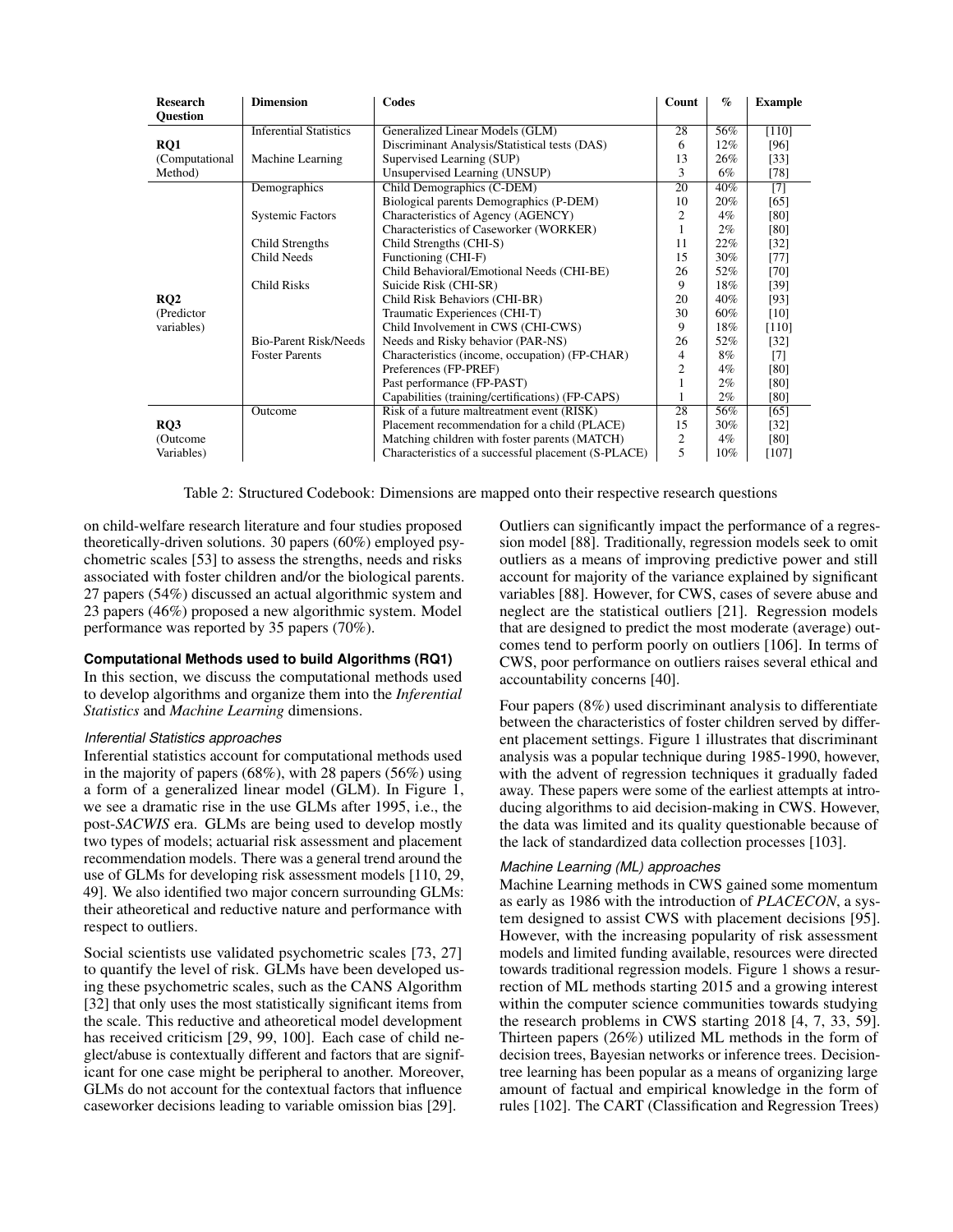<span id="page-4-0"></span>

Figure 1: Methods used to build Algorithms (RQ1)

algorithm has been recently used to build a child-foster parent matching system [\[7\]](#page-10-9). It has also been used to identify the characteristics of the most troubled children in CWS [\[39\]](#page-11-12) as well as to study trends in child abuse and neglect data [\[4\]](#page-10-8). However, with such a strong emphasis on risk assessment, Children's Research Center [\[3\]](#page-10-10) used ML methods to develop the Structured Decision-Making (SDM) model.

SDM is a decision-making framework where a risk assessment tool is used in conjunction with clinical assessment [\[65\]](#page-12-8). SDM utilizes an array of ML tools such as decision, value and inference trees, and Bayesian networks [\[57\]](#page-12-12) and has been adopted by CWS in several states [\[19\]](#page-10-13). However, several studies have also shown that SDM produces mixed results especially when accounting for race and ethnicity [\[42,](#page-11-16) [44,](#page-11-17) [64\]](#page-12-13). There is also an ongoing struggle between caseworker's theoretical assessments and the tool's empirical judgment [\[99,](#page-14-3) [100\]](#page-14-4). Three papers (6%) used unsupervised ML methods in the form of neural networks [\[77,](#page-13-9) [78\]](#page-13-8) and natural language processing (NLP) [\[24\]](#page-10-14). Brindley et al. [\[24\]](#page-10-14) propose a web platform that allows foster youth to create personalized goals and talk to a chat-bot that uses NLP to parse inputs and respond intelligently with recommendations about goals, finances, and housing. McDonald et al. [\[78\]](#page-13-8) and Marshall et al. [\[77\]](#page-13-9) propose the use of neural networks over regression techniques because their non-parametric approach performs better at modeling non-linear relationships and interactions.

One possible reason for the perpetual conflict between ML risk assessment tools and caseworkers' assessment might be at the core of Machine Learning itself and how it handles outliers. Statistical outliers in the case of child maltreatment are the most severe cases of child abuse and neglect [\[21\]](#page-10-12). Researchers [\[11\]](#page-10-15) suggest that in the case of CWS, outliers are often more important for caseworkers and demands significant attention beyond the norm. Figure [1,](#page-4-0) depicts a significant dearth in the use of unsupervised learning methods with only two papers published in early 2000s [\[78,](#page-13-8) [77\]](#page-13-9) and one paper published in 2018 [\[24\]](#page-10-14). Employing neural networks in social sciences comes with its own complexities because there needs to be transparency about the proposed decisions [\[33\]](#page-11-4). Vaithianathan et al. [\[110\]](#page-14-1) explored several ML methods such as Naive Bayes and Random Forests for risk assessment and achieved higher accuracies. However, they reverted to using a probit regression model because the outcomes were more explainable.

#### **Predictors used in Algorithms (RQ2)**

In this section, we examine the predictors that are being used in algorithms in CWS. Most algorithms are using over a hundred predictors so we systematically coded them and then grouped the emergent codes into seven dimensions (see Table [2\)](#page-3-0).

#### *Demographics and Systemic Factors*

Child demographics were accounted for by 20 papers (40%) and biological parents demographics were accounted for by 10 papers (20%). Surprisingly, more than half the papers did not include child or parent demographics in their models even though racial and ethnic disparities in CWS have been recognized in social sciences [\[84,](#page-13-13) [91,](#page-13-14) [47\]](#page-11-18). Figure [2,](#page-5-0) illustrates that after 1990, there was a decline in the number of studies that used demographic variables in their algorithms. The *Systemic factors* dimension includes factors associated with CWS, such as, characteristics of the agency and caseworkers. Two papers (4%) use variables relating to characteristics of the agency, such as location and staffing vacancies and one paper (2%) accounted for the characteristics of the caseworker, such as, caseloads and the level of training. This is surprising because child-welfare literature acknowledges the impact caseworkers have on child outcomes [\[94,](#page-13-15) [30\]](#page-11-6). The caseworker is a child's primary contact between the biological parents, foster parents and CWS. They navigate through the system and find services for children and families. In fact, caseworker turnover is directly associated with placement instability [\[30\]](#page-11-6). Factors that lead to high caseworker turnover include low salary, high caseloads, administrative burdens, low levels of training and lack of supervisory support [\[30\]](#page-11-6). Systemic factors is one of the biggest reasons why children experience multiples placement moves in CWS [\[41\]](#page-11-19). This once again alludes to the atheoretical model construction that does not account for the salient factors well-established in evidence-based social work.

#### *Foster-child related factors*

Seven codes emerged out of the coding process and were grouped into three dimensions: child strengths, child needs, and child risks. 11 papers (22%) use variables that align with *Child Strengths*, such as, interpersonal skills, coping skills and level of optimism. Twenty-six papers (52%) took into account a child's emotional and behavioral needs and 15 papers (30%) recorded the child's day-to-day well-being and functioning, such as, their school attendance and behavior, personal hygiene and communication skills. We also coded for variables associated with risk factors that endanger child wellbeing. Suicide risk, risk behaviors, traumatic experiences, and child involvement with CWS were our four emergent codes that were grouped under the *Child Risks* dimension. 9 papers (18%) conducted a mental health screening to see if a child was suicidal or having suicidal thoughts. 20 papers (40%) accounted for risk behaviors such as self-harm, recklessness, social misbehavior, and 30 papers (60%) accounted for traumatic experiences such as neglect, physical/sexual abuse, history of family violence, and community violence. We noticed a trend here in that, almost all the risk assessment systems focused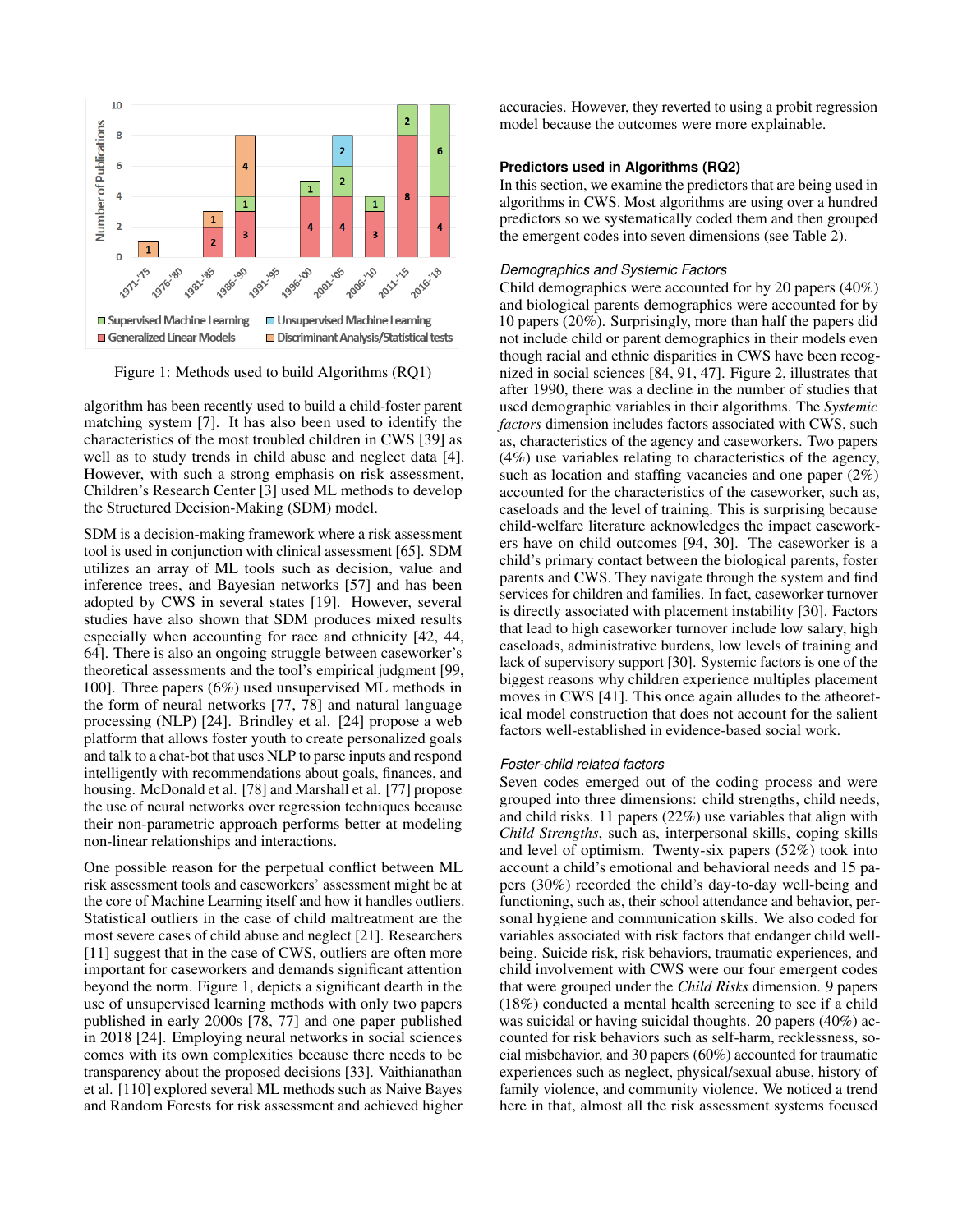<span id="page-5-0"></span>

Figure 2: Predictors used in Algorithms (RQ2)

heavily on the *Child Risks* dimension, whereas, placement recommendation systems focused on the *Child Needs* dimension. Figure [2](#page-5-0) depicts a rise in the number of studies that account for child strengths, child risk and child needs since 1995, that is, the post-*SACWIS* era. This alludes to the fact that these child characteristics are well-documented in *SACWIS* and are being used for modeling purposes.

All the studies we reviewed accounted for foster child related factors in terms of their needs and associated risks. However, only one study accounts for the child's interactions with other people, such as siblings, relatives, and the system itself. Moore et al. [\[80\]](#page-13-2) account for factors such as *Placement with a sibling*, *Proximity to child's home/relatives*, and *Characteristics of the agency and caseworker*; factors well-studied in child-welfare literature [\[30\]](#page-11-6). Fluke et al. [\[49\]](#page-11-13) found that placement decisions may be made as a result of interaction effects of non-case related factors such as characteristics of the agency and/or the caseworker. A study conducted in San Diego County found that 70% of the placement moves were a result of systemic or policy related factors [\[63\]](#page-12-14).

### *Biological parents related factors*

26 papers (52%) accounted for the biological parents' risk behaviors and needs, such as, physical/mental health, substance abuse problems, residential stability and knowledge of child's needs. We coded these variables into the *Bio-Parents Risks/Needs* dimension. Figure [2](#page-5-0) shows that biological parent factors have been consistently used by several studies, however, we see a decline during 2005-2010. We also see a rise in the use of foster child related factors during the same time period. The introduction of CANS algorithm that focuses on the child's level of need may be a plausible explanation for this trend. Different algorithms are using biological parent related variables differently. For example, risk assessment models quantify biological parents' risky behavior so as to discern the risk of a future maltreatment. On the other hand, placement recommendation models are using this dimension to determine the level of trauma a child has experienced and

recommend a placement setting based on their level of need. Factors surrounding biological parents have been studied in great detail and accounted for by most algorithms.

#### *Foster parents related factors*

Four papers (8%) that we reviewed accounted for the characteristics of the foster parents, that is, their income level, occupation, demographics etc. Figure [2](#page-5-0) shows that only 4 studies account for foster parent related factors with a significant gap between 1985 and 2016 where no study accounted for these factors. Two papers (8%) look at the preferences of foster parents and one paper (2%) accounts for the foster parents' past performance and capabilities. Matching children with foster parents that are trained and prepared to meet their behavioral and emotional needs leads to increased stability for the children [\[30\]](#page-11-6). Matching children with foster parents that come from the same cultural background also leads to better outcomes because it leads to smoother transitions, lower stress and a feeling of security for the children [\[26\]](#page-11-20). These factors are well-studied in child-welfare literature [\[30,](#page-11-6) [92,](#page-13-16) [114\]](#page-14-15), however, we see that very little research has been done from an algorithmic perspective. CWS has historically focused on ensuring safety and permanency rather than child well-being, that is, improving the quality of lives of foster children [\[16\]](#page-10-1).

#### **Target Outcomes of Algorithms (RQ3)**

In this section, we examine the target outcomes of the algorithms used in CWS. Figure [3](#page-6-0) depicts the trends in the target outcomes that algorithms have sought to model.

#### *Risk Assessment*

Predicting the risk of future maltreatment involves developing models using the empirical study of cases of child abuse/neglect [\[10\]](#page-10-11). The factors that show a strong association with abuse and/or neglect outcomes are selected to create an actuarial model which is then used to assess new cases of alleged abuse/neglect. Twenty-eight papers (56%) focused on predicting risk as their target outcome. Figure [3](#page-6-0) illustrates that risk assessment has always received significantly more attention than any other outcome since the introduction of regression models in social sciences. The greatest criticism against these models is that they are not theoretically founded; these models are probabilistic in nature and not causal [\[10,](#page-10-11) [67,](#page-12-15) [99,](#page-14-3) [100\]](#page-14-4). Therefore, these models need to be empirically validated by follow-up studies to ensure their reliability. Direct comparison of any two actuarial models is a hard problem [\[10\]](#page-10-11) and requires an in-depth understanding of the contexts in which the predictors were collected, measured and weighted in the models.

Studies conducted on risk assessment models show that these models are more accurate at predicting target events like child maltreatment than unaided judgment, however, they lack utility [\[99\]](#page-14-3). Seven papers (14%) discuss the Structured Decision-Making (SDM) model, a framework that integrates predictive and contextual assessments. CWS in several states have developed their own versions of SDM, however, there are significant enough differences to treat them independently as part of our review. Even though SDM is designed to assist caseworker decisions, studies have found that there are constant disagreements between the tool (empirically-driven) and caseworker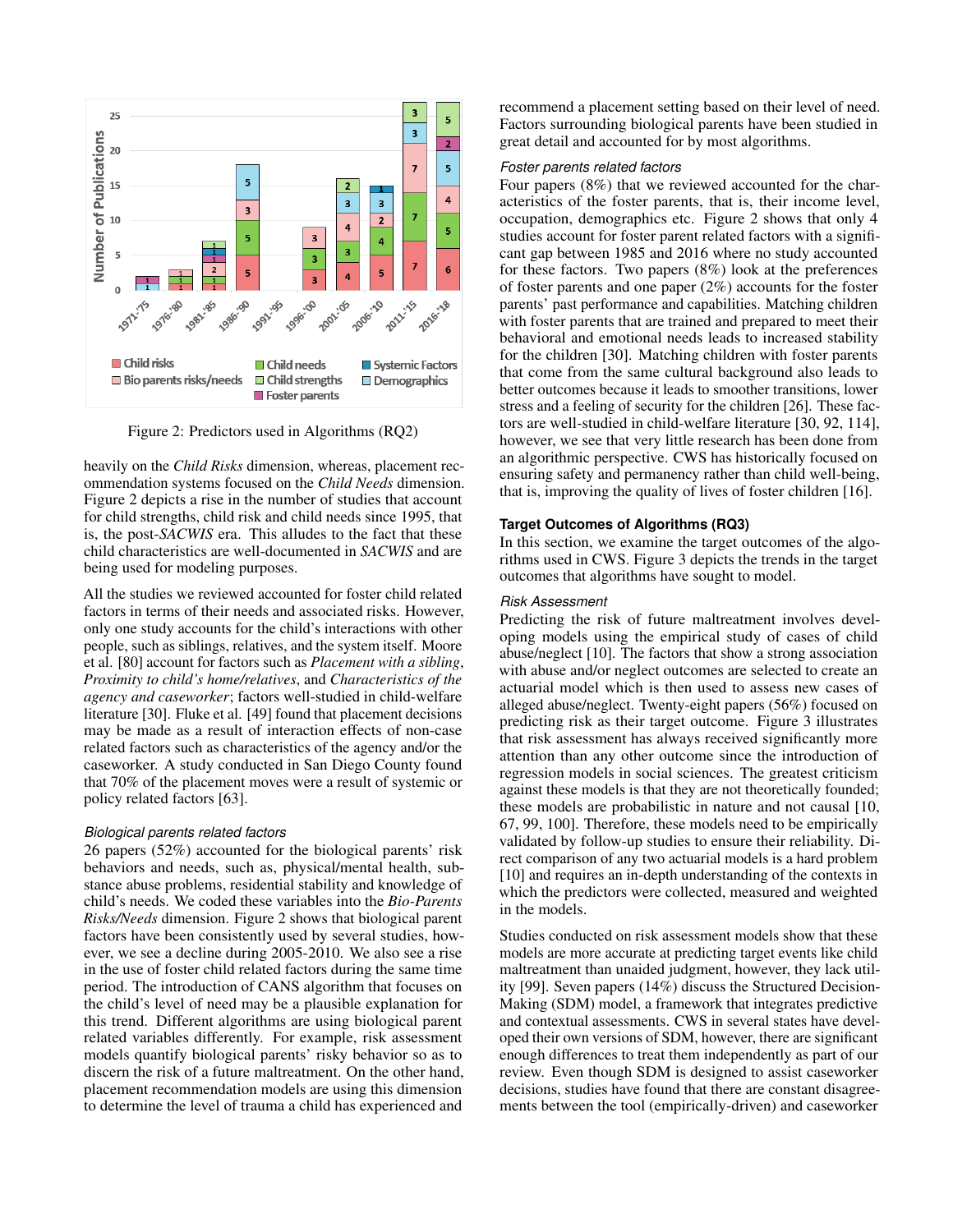<span id="page-6-0"></span>

Figure 3: Target Outcomes of Algorithms (RQ3)

assessment (conceptually/theoretically-driven) to the point that caseworkers detest using these tools as they were intended [\[99\]](#page-14-3). However, caseworkers must continue to rely on these tools as a means of standardizing decisions in CWS, especially in cases of high uncertainty [\[100\]](#page-14-4).

## *Placement Recommendations and Successful Placements*

Models that focused on these two target outcomes were the precursors in the development of algorithms in CWS. Figure [3](#page-6-0) depicts that these target outcomes were being studied during the time period of 1985-1990. However, no studies were published between 1991 and 2005 that focused on these target outcomes. A plausible explanation for this decline would be the increased focus on studying risk assessment during that period. 20 papers (40%) discussed recommendation systems for foster care placements.

The most prominent algorithm that determines the placement criteria based on a child's level of need is the CANS algorithm [\[32\]](#page-11-11). 6 papers (12%) discuss the CANS algorithm which is developed using the CANS psychometric scale [\[73\]](#page-13-10). CWS in a few states have developed their own versions of this algorithm, and therefore, were treated independently as part of our review. It makes a recommendation from six levels of care in the order of increasing severity – independent living, transitional living program, foster home, specialized foster care, group home, and residential treatment center. It is used in a hybrid approach in conjunction with a multi-disciplinary team which allows CWS to follow a standardized admission criteria for cases with lower levels of uncertainty [\[32\]](#page-11-11). This is a good initial approach to ensure child safety, however, it is a minimal approach and does not seek to improve the quality of a child's life.

#### *Child-Foster Parent Matching*

This approach seeks to match the specific needs of a child with the capabilities of foster parents. That is, placing children with foster parents who are trained and certified to manage their needs. It is a proactive approach towards improving the quality of lives of children and not just minimizing risk of maltreatment. Figure [3](#page-6-0) shows that *Child-Foster parent matching* has only been implemented since 2015 (2 studies). This approach is different from the placement recommendation approach in that it addresses the specific needs of the child and preferences of the caregiver. For instance, matching with respect to child temperament, parent temperament, and parental

<span id="page-6-1"></span>

|                                    |      | <b>Computational methods</b> |                                                                         |                  |                                   |  |  |
|------------------------------------|------|------------------------------|-------------------------------------------------------------------------|------------------|-----------------------------------|--|--|
|                                    |      | Machine<br>Learning          | Supervised Unsupervised Generalized Discriminant<br>Machine<br>Learning | Linear<br>models | analysis/<br>statistical<br>tests |  |  |
|                                    | RA   |                              |                                                                         | 16               |                                   |  |  |
| <b>Outcome</b><br><b>Variables</b> | PI.  |                              |                                                                         | 8                |                                   |  |  |
|                                    | МT   |                              |                                                                         |                  |                                   |  |  |
|                                    | S-PL |                              |                                                                         |                  |                                   |  |  |

RA: Risk Assessment model

PL: Placement Recommendation model

MT: Child-Foster parent Matching model

S-PL: Characteristics of successful placements

## Table 3: Crosstabs between Methods and Outcomes

expectations leads to increased stability [\[92\]](#page-13-16). Placing children who have higher emotional needs with foster parents who prefer to be emotionally involved offers these children a better chance towards stability [\[113\]](#page-14-16) than placing these children in a restrictive treatment setting. *Child-Foster parent matching* is well-studied in evidence-based social work and is known to improve stability and permanency outcomes [\[30,](#page-11-6) [92\]](#page-13-16). However, there is a dearth of information within CWS on how to guide this process [\[92\]](#page-13-16). This is a significant knowledge gap for both CWS and social scientists who seek to computationally model this approach. Moore et al. [\[80\]](#page-13-2) recently validated a matching algorithm that was implemented by CWS in the state of Kansas for resulting in more stable placements.

#### **Relationship between Methods, Predictors and Outcomes**

*Relationship between Algorithms (RQ1) and Outcomes (RQ3)* Table [3](#page-6-1) depicts crosstabs between the computational methods used and the outcome from all the papers in our corpus. We saw that generalized linear models have mostly been used for developing risk assessment models (16 studies) followed by placement recommendation models (8 studies). Even with the emergence of newer machine learning methods, majority of the studies still continue to focus on risk assessment. 9 studies used supervised machine learning for risk assessment, 2 studies focused of placement recommendation and 2 studies focused on child-foster parent matching.

*Relationship between Predictors (RQ2) and Outcomes (RQ3)* Table [4](#page-7-0) depicts the crosstabs between predictors used by computational models and the outcome they seek to predict. First, we cross examine the risk assessment models with respect to the predictors that inform child characteristics. Majority of the models use a combination of predictors that assess *Child Behavioral/Emotional Needs* (7 studies), *Child Risk Behaviors* (7 studies), and *Traumatic Experiences* (15 studies). Several predictors coded under these dimensions (e.g., self-harm, recklessness, physical/sexual abuse) are assessed by a caseworker at an initial investigation and made available for predictive modeling. These predictors might already exist in the data if the family has previously come under the attention of CWS. This approach of aggregating the negative aspects of people's lives while ignoring the positive aspects has been criticized because of its deficit-based nature [\[25\]](#page-11-8). There is also an overlap between the *Traumatic Experiences* of a child and the *Bio-Parents Needs/Risk Behavior* because the same predictors (for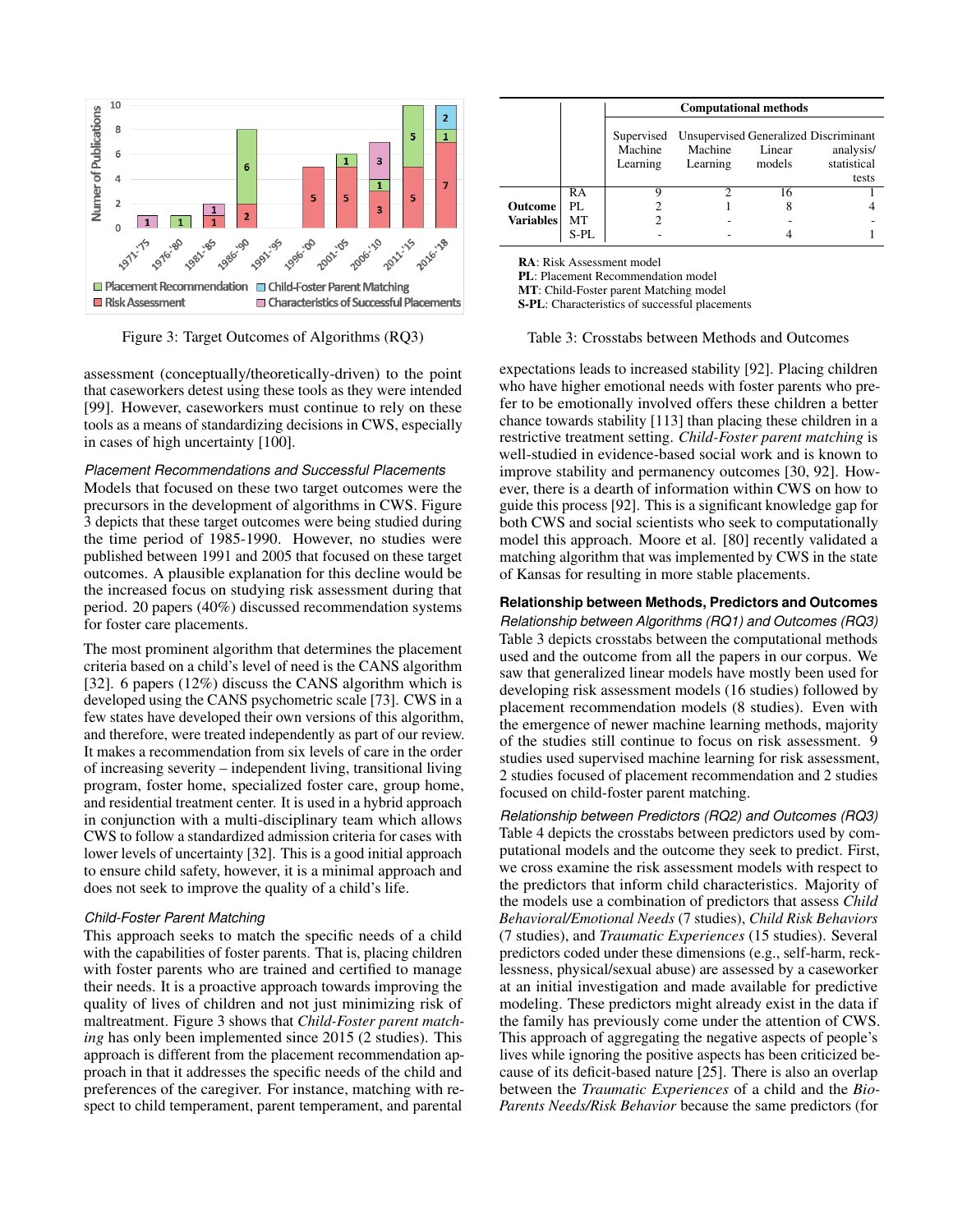<span id="page-7-0"></span>

|                   |                                | <b>Outcome Variables</b> |                         |                |                          | <b>Computational Methods</b> |              |            |            |
|-------------------|--------------------------------|--------------------------|-------------------------|----------------|--------------------------|------------------------------|--------------|------------|------------|
|                   |                                | RA.                      | PL.                     | MT             | S-PL                     | <b>SUP</b>                   | <b>UNSUP</b> | <b>GLM</b> | <b>DAS</b> |
|                   | Child demographics             | 8                        | 6                       | 2              | 4                        |                              |              |            |            |
|                   | Bio-parents demographics       | 5                        | $\mathfrak{D}$          | $\mathfrak{D}$ |                          |                              |              |            |            |
|                   | Characteristics of Agency      |                          |                         |                | っ                        |                              |              |            |            |
|                   | Characteristics of Caseworker  |                          |                         |                |                          |                              |              |            |            |
|                   | <b>Child Strengths</b>         | 3                        |                         | $\overline{2}$ |                          |                              |              |            |            |
|                   | Functioning                    | 3                        | 10                      |                |                          |                              |              |            |            |
| <b>Predictors</b> | Child Behavioral/Emotional     |                          | 13                      | $\mathfrak{D}$ | 4                        |                              |              | 13         | h          |
|                   | <b>Needs</b>                   |                          |                         |                |                          |                              |              |            |            |
|                   | Suicide Risk                   |                          |                         |                |                          |                              |              |            |            |
|                   | <b>Child Risk Behaviors</b>    |                          | 12                      |                |                          | 6                            |              | 10         |            |
|                   | <b>Traumatic Experiences</b>   | 15                       | 10                      |                | 3                        | 9                            |              | 16         |            |
|                   | Child Involvement with CWS     | 2                        | 6                       |                | $\overline{\phantom{a}}$ | 3                            |              | 3          |            |
|                   | <b>Bio-Parent Risk/Needs</b>   | 15                       | $\overline{\mathbf{g}}$ | ۰              | 3                        |                              |              | 16         |            |
|                   | Foster parent characteristics  |                          | ٠                       | $\overline{2}$ | 2                        |                              |              |            |            |
|                   | Foster parent preferences      |                          |                         |                |                          |                              |              |            |            |
|                   | Foster parent past performance |                          |                         |                |                          |                              |              |            |            |
|                   | Foster parent capabilities     |                          |                         |                | -                        |                              |              |            |            |

MT: Child-Foster parent Matching model

**RA:** Risk Assessment model **SUP:** Supervised Machine Learning<br> **PL:** Placement Recommendation model **UNSUP:** Unsupervised Machine Lea UNSUP: Unsupervised Machine Learning<br>GLM: Generalized Linear models S-PL: Characteristics of successful placements DAS: Discriminant Analysis/Statistical tests

Table 4: Relationship between Computational Methods (RQ1), Predictors (RQ2) and Outcomes (RQ3)

e.g., history of physical/sexual abuse, medical trauma, parents' criminal activity) are used to conduct both *needs* assessment for a child and *risks* assessment for a parent.

Next, we cross examine the predictors used by placement recommendation models. These models are not employed at the onset of an investigation and are used by CWS when a child needs to be placed in a permanent foster care setting. These models are generally more equitable as compared to risk assessment models because they try to weigh-in the positive characteristics of a child, such as talents, interests, cultural identity, and school achievements to find an appropriate placement setting that meets their needs. Table [4](#page-7-0) shows that placement recommendation models account for predictors around *Child Strengths* (5 studies), *Functioning* (10 studies), and *Child Behavioral/Emotional Needs* (13 studies) to weigh in the positive aspects and needs of a child and balance that with predictors around *Child Risk Behaviors* (12 studies) and *Traumatic Experiences* (10 studies) to find a suitable placement setting well equipped to meet their needs.

# *Relationship between Methods (RQ1) and Predictors (RQ3)*

Table [4](#page-7-0) depicts the crosstabs between predictors and computational methods. Most computational methods including both supervised machine learning and generalized linear models focused on *Child Behavioral/Emotional Needs*, *Child Risk Behaviors*, and *Traumatic Experiences* to assess the risk of a maltreatment event or the needs of a child. Some predictors that inform these three codes include traumatic events (e.g., physical/sexual abuse, medical trauma), child's conduct and anger management, and delinquent behavior. After an initial investigation is conducted by a caseworker and psychometric risk assessments completed, these predictors become available for modeling. However, quantifying risk from such a narrow set of predictors has been criticized because it fails to account for the wide range of risk factors that arise as a result of systemic issues in CWS itself [\[54\]](#page-12-16).

# **DISCUSSION**

**Algorithms Need to be theoretical & context-aware (RQ1)**

Overall, we found a lack of theoretically derived and validated algorithms that demonstrated that they took measures to integrate knowledge from the social sciences into their designs. Only one study [\[80\]](#page-13-2) constructed their model based on the child-welfare literature. Four studies even discussed this lack of theory and proposed solutions in the form of cumulative risk models [\[74\]](#page-13-17), causal models [\[98\]](#page-14-8), and revised SDM models grounded in risk and resilience theory [\[99\]](#page-14-3). Yet, based on the published literature, such models have yet to be consistently implemented.

This finding is problematic because it shows that these algorithms ignore many factors that affect how decisions are made in CWS. For instance, the decisions are often constrained by current policies or the scarce resources [\[55\]](#page-12-2). Many current empirical models frustrate child-welfare workers because they do not account for such systemic factors. While some researchers have suggested [\[66\]](#page-12-6) that empirical prediction is enough and that theory, context, or causal inferences are not always necessary in policy making when outcomes remain desirable, we argue that this is not a desirable stance to take in child-welfare contexts because there is significant debate on how and which types of data, models, and outcomes are to be used in predictive modeling (with or without theory). Empirical knowledge related to child-welfare practice is fragmented and social science theories must be used to fill the gaps [\[54\]](#page-12-16).

Therefore, we recommend that human-centered theoretical approaches be used to incorporate factors arising from evidencebased social work [\[30\]](#page-11-6) and understand the causal pathways that often dictate decision-making processes. Such algorithms that are informed by appropriate causal theory would also have a greater likelihood of utilization as compared to their atheoretical counterparts [\[98\]](#page-14-8). Significant work has also found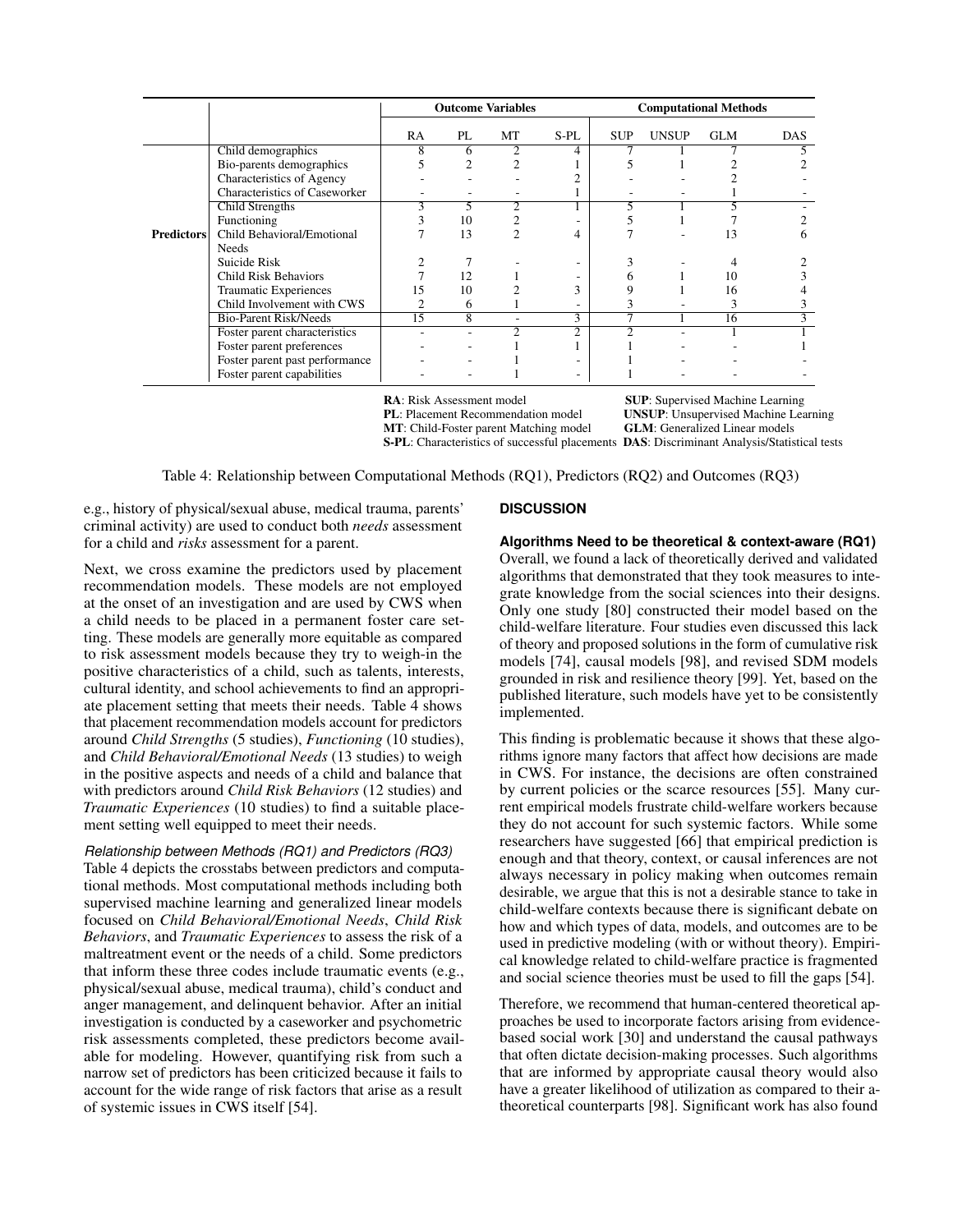disconnects between the functioning of algorithms and their social interpretations [\[13\]](#page-10-3). We see a similar phenomena in CWS where the caseworkers using Structured Decision Making (SDM) model must translate information from both forms of assessments (clinical and algorithmic) leading to uncertainty and unreliable decision making [\[100\]](#page-14-4). Therefore, algorithms that are meant to aid decision-making often become the source of frustration and force caseworkers to abandon their contextual judgments [\[99\]](#page-14-3). Human-centered theoretical approaches can help by placing the meaning-making process [\[89\]](#page-13-4) at the center of the design process. It can help designers understand the theory of practice and uncover practitioners' sense-making processes (e.g., how they perceive quantified metrics [\[13\]](#page-10-3)). Child-welfare workers are generally not trained in statistical thinking and make decisions based on experience, intuition, and individual heuristics [\[54\]](#page-12-16). Human-centered theoretical approaches can help us understand the mental models of childwelfare workers, inform feature selection (design), as well as interpret the results (evaluation).

Our results also indicate that several states adopted the SDM approach because it was supposed to integrate predictive and contextual assessments, however, it has fallen short of that goal [\[100,](#page-14-4) [99\]](#page-14-3). There are several factors at play in regards to any child-welfare case and it becomes critical to offer context to the case instead of focusing on a few broad factors without giving weight to important nuances [\[83\]](#page-13-18). For instance, understanding contextual knowledge with respect to an organization requires incorporating the organizational memory of the organization and its people [\[76,](#page-13-19) [5\]](#page-10-16) which is inherently HCI research. Social workers are trained in writing detailed case notes by translating their context-specific experiences into text [\[35\]](#page-11-21). This unstructured, unanalyzed, textual data is added to *SACWIS* systems [\[87\]](#page-13-0). We hypothesize that valuable theoretical signals from these case notes can be considered within methodological approaches like topic modeling that can make good use of such unstructured data. Indeed, in recent years, HCI has developed a rich methodological tradition [\[14,](#page-10-17) [81,](#page-13-20) [31\]](#page-11-22) of using signals from such unstructured data as predictors within algorithms to study complex, sociotechnical systems.

# **Going Beyond what is "Easily Quantifiable" (RQ2)**

Our results suggest that majority of the algorithms used predictors around child and parent characteristics, such as their needs, strengths, and associated risks (see Table [2\)](#page-3-0). The vast majority of these predictors that are used for predictive modeling are derived from information that is easily available and readily quantifiable. For example, child-welfare workers use psychometric scales [\[42\]](#page-11-16) to assess child and parent associated risks and needs during an initial investigation which then become available for predictive modeling. Some of these predictors are found in almost every risk assessment model even though they have no predictive validity. For instance, severity of abuse is easily quantifiable and is found in several risk assessment models even though there is little to no indication that it is related to recurrence of abuse [\[28\]](#page-11-23). Moreover, several predictors (parenting skills, parent conflict etc.) have not been properly validated [\[54\]](#page-12-16), and can lead to unreliable predictions [\[54\]](#page-12-16). Such issues led to the Illinois CWS (in 2017) to shut down their predictive analytics program [\[62\]](#page-12-17). In addition, none of

the predictors account for the temporality of risk assessment. After an allegation of abuse, the assumption of escalation is the baseline for risk assessment leading to inflated risk scores and excessive interventions from CWS [\[104\]](#page-14-17).

Human-centered theoretical approaches can result in a rigorous feature selection process that relies on predictors that have been well-studied, understood, and validated in social sciences [\[13\]](#page-10-3). De Choudhury et al.'s [\[46\]](#page-11-24) work in mental health is a good example, where the researchers validated constructs, focused on data biases and unobserved factors, as well as conducted sensitivity analysis. Moreover, it compels us to look towards sources of information that have been hereto hard to quantify. For instance, referring to our prior example around case notes, advances in natural language processing [\[112\]](#page-14-18) now allows us to quantify and make holistic inferences about all the stakeholders involved in a child-welfare case. This can address persistent issues among cases which appear similar based on the empirical data but exhibit high variation in outcomes [\[54\]](#page-12-16).

Furthermore, human-centered participatory design [\[13\]](#page-10-3) allows for HCI researchers to actively engage with domain experts in child-welfare to understand how risk accumulates (and how to model it), as well as engage with other stakeholders to better understand the systemic factors around policies, laws and organizational culture [\[116\]](#page-14-19). Here, PD [\[82\]](#page-13-21) can navigate the thorny, contextual differences between different legal and policy systems and needs/values of stakeholders. Lodato and DiSalvo [\[72\]](#page-12-18) highlight the different forms and limitations of PD as well as how PD can be conducted within such institutional constraints. Advances in CWS data systems [\[50\]](#page-12-19) can accommodate for the collection of several new predictors concerning child well-being and systemic factors. Here, the active consideration of needs and values of all stakeholders can help avoid the same reliability and validity pitfalls for the new predictors that exist for many of the current predictors.

### **Improve Lives and not just 'Minimize Risk'(RQ3)**

One of the fundamental goals of CWS in the United States is to ensure positive outcomes for foster children [\[1\]](#page-10-18), however, as our results confirm, majority of the efforts in computational modeling continues to be focused on risk assessment (see Table [2\)](#page-3-0). Risk assessment models only seek to minimize the risk of future harm and not improve the quality of lives of foster children. The target outcome of "risk of maltreatment" is poorly defined [\[120\]](#page-14-20). Federal and State law dictate how child abuse and neglect are defined and the state definitions often vary and establish the grounds for intervention by CWS [\[1\]](#page-10-18). Algorithms are trained on cases of substantiation, that is, cases where CWS judged maltreatment to have occurred [\[54\]](#page-12-16). This judgment in itself is very subjective and depends on state laws, policies, and CWS intervention criteria which is often dictated by the level of funding and caseloads [\[30\]](#page-11-6).

Human-centered approaches can help theoretically define not only the predictors but also the target outcomes with the help of stakeholders and domain experts to ensure these key ingredients needed for algorithm design are validated and reliable. Human-centered participatory design can also unravel concerns around the social interpretations of algorithmicallybased systems. For instance, Brown et al [\[25\]](#page-11-8) investigated the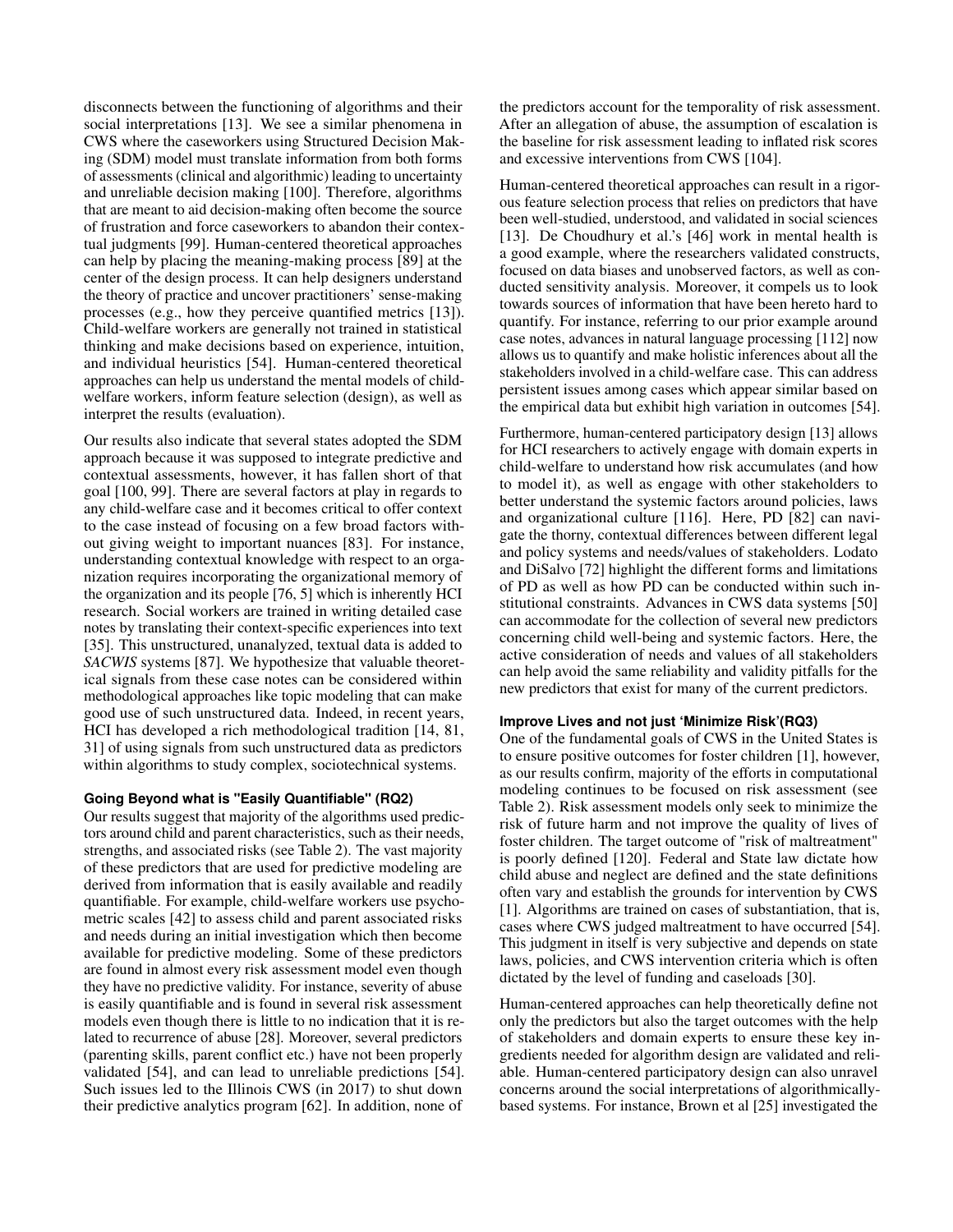community perspectives of risk assessment models in childwelfare. Child-welfare workers criticized these models because of their 'deficit-based' nature, that is, this approach only captures negative inputs to predict a negative outcome. There is growing concern that such an approach drives disproportionate negative caseworker perceptions that ultimately leads to negative actions [\[25\]](#page-11-8). Badillo-Urquiola et al. [\[9\]](#page-10-4) and Pinter et al. [\[90\]](#page-13-22) also recognized the problems with a deficit-based framing in that it creates a sense of moral panic and diverts attention away from positive outcomes. They suggested that researchers focus on "strength-based approaches" that focus on positive factors that help improve lives.

CWS should actively focus on approaches that disrupt the status quo [\[58\]](#page-12-20) and seek to improve the lives of foster children, such as *Child-Foster Parent Matching* [\[30,](#page-11-6) [92,](#page-13-16) [113\]](#page-14-16). This requires an ongoing engagement with foster parents and foster children to understand their specific values and needs as well as their cultural and parental expectations. HCI can contribute here by drawing on its rich tradition of work in action research, participatory design, and value sensitive design to incorporate the values and needs of the stakeholders [\[52,](#page-12-21) [105,](#page-14-21) [8,](#page-10-19) [12,](#page-10-20) [18\]](#page-10-21). In addition, HCI researchers have developed methodological approaches that not only incorporate stakeholders into the design process but also the data analysis and interpretation processes [\[15,](#page-10-22) [119\]](#page-14-22). Moreover, advocating for foster children, a vulnerable and marginalized population, is inherently a social justice issue. HCI researchers have a long history of contending with social injustices and have developed theoretical and methodological approaches that seek "not so much to predict the future, but rather to imagine a radically better one [\[52\]](#page-12-21)." Given the paucity of human-centered research into this domain and the richness of available social science literature [\[30,](#page-11-6) [92,](#page-13-16) [17,](#page-10-23) [26,](#page-11-20) [94,](#page-13-15) [41\]](#page-11-19), this presents HCI researchers with a set of complex socio-technical challenges to study.

## **Recommendations for Future Research**

### *Bridging AI and HCI Through Participatory Design*

Our results indicate that there is a lack of theoreticallydesigned algorithms (see Table [1\)](#page-2-0) which adds to the frustrations of child-welfare workers who are being pressured into using these algorithms as a means of standardizing decisions [\[99\]](#page-14-3). This situation is further exacerbated by a lack of PD leading to algorithmic systems that offer low utility [\[100\]](#page-14-4). Only one study in our corpus engaged with child-welfare workers to understand their concerns and needs [\[25\]](#page-11-8). PD [\[82\]](#page-13-21) allows for the active inclusion of people most affected by a system. Engaging child-welfare workers in the design as well as evaluation processes ensures that their need are met and that the system integrates well with child-welfare practice. Childwelfare workers who use algorithms on a daily basis strongly stress the need to be able to explain these models to each other and to policymakers [\[83\]](#page-13-18). Not only does this depend on which computational methods are used to construct an algorithm, how they are deployed but also how outcomes are defined and measured. This offers research pathways for HCI researchers who have increasingly started devoting attention to explaining outcomes and predictions [\[71,](#page-12-22) [79\]](#page-13-23). Moreover, it is imperative that researchers engage with the stakeholders because there are both, ethical and legal ramification of using certain types

of data. For instance, legal requirements might not allow a juvenile's criminal record or history of physical and/or sexual abuse to be used for modeling [\[101\]](#page-14-23).

### *Algorithmic Decision Making via Speculative Design*

We found that 56% of studies took a deficit-based approach to mitigate risks even though child-welfare literature has discussed the significance of equitable outcomes (e.g., childfoster parent matching). Recent studies based in newer technologies still continue to focus on risk assessment and uncritically reproduce the status quo. Designing against the status quo means setting our goals beyond risk assessment, and moving more ambitiously toward design that challenges underlying problems [\[58\]](#page-12-20). Human-centered speculative design [\[13\]](#page-10-3) can allow stakeholders to shift their focus away from algorithms and be truly innovative in how they imagine problems and their underlying causes without being constrained by what might be technologically feasible. This is especially important for algorithm design where the boundaries of possibility change every day [\[13\]](#page-10-3). For instance, child-foster parent matching is well-documented in child-welfare literature for almost two decades but it has only recently been explored in an algorithm [\[80\]](#page-13-2) because of advances in decision-tree learning. Similarly, algorithmic advances also create novel avenues for studying the interactions and decision pathways resulting from different policies, practices and programs [\[116\]](#page-14-19).

## **LIMITATIONS AND FUTURE WORK**

We conducted a comprehensive and systematic literature review which was limited to the US-based child welfare system. We may have also missed algorithms used within CWS that are not publicly available for review. For instance, reports by non-profit organizations or state governments may have been distributed internally. Therefore, we plan to work directly with CWS agencies and conduct user interviews about the systems and algorithms being used within CWS to identify any other algorithms that have been implemented. To move towards using a human-centered approach to build new, evidence-based, and theoretically-driven algorithms, we plan to work with stakeholders in CWS to understand how different policies, practices, and programs create different decision pathways for child placements and services offered to families.

### **CONCLUSION**

In conclusion, we recommend that the HCI community partners with CWS to do the following: 1) A renewed focus on theoretically-designed algorithms with the active engagement of stakeholders through the design and evaluation phases, 2) Develop algorithms for practice that incorporate a more comprehensive set of predictors well-studied in child-welfare literature, as well as predictors hard to quantify thus far, and 3) Focus on equitable outcomes founded in evidence-based childwelfare research that improve the quality of lives of foster children instead of merely mitigating future risks.

# **ACKNOWLEDGMENTS**

This research is funded in part by the Facebook Computational Social Science Methodology Research Award, William T. Grant Foundation (187941 and 190017), and the Northwestern Mutual Data Science Institute.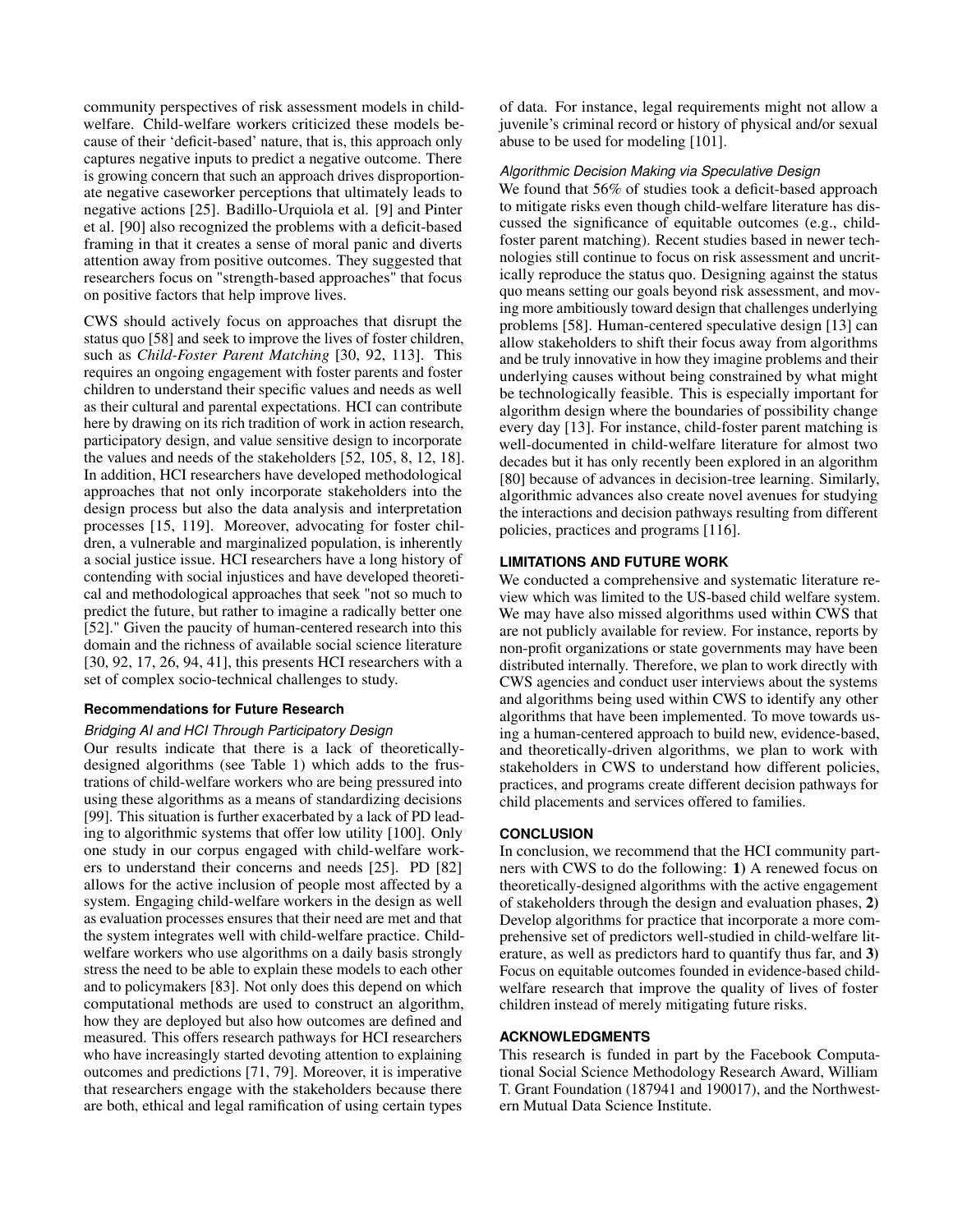# <span id="page-10-18"></span>**REFERENCES**

- [1] 2013. *How the Child Welfare System Works*. Technical Report. Children's Bureau: Child Welfare Information Gateway.
- <span id="page-10-0"></span>[2] 2018. *Using Data To Help Protect Children and Families Act*. 115th Congress, Senate of the United States.
- <span id="page-10-10"></span>[3] 2019. Child Welfare Goals, Legislation, and Monitoring. (2019). Retrieved April 2, 2019 from [https://www.](https://www.nccdglobal.org/what-we-do/children-s-research-center) [nccdglobal.org/what-we-do/children-s-research-center](https://www.nccdglobal.org/what-we-do/children-s-research-center)
- <span id="page-10-8"></span>[4] Abdurazzag A Aburas, Mohammad Hassan, Hilary Lin, and Shreshtha Batshu. 2018. Child Maltreatment Forecast Using Bigdata Intelligent Approaches. In *2018 Fifth International Conference on Social Networks Analysis, Management and Security (SNAMS)*. IEEE, 302–308.
- <span id="page-10-16"></span>[5] Mark S Ackerman and Christine Halverson. 2004. Organizational memory as objects, processes, and trajectories: An examination of organizational memory in use. *Computer Supported Cooperative Work (CSCW)* 13, 2 (2004), 155–189.
- <span id="page-10-5"></span>[6] Ali Alkhatib and Michael Bernstein. 2019. Street-Level Algorithms: A Theory at the Gaps Between Policy and Decisions. In *Proceedings of the 2019 CHI Conference on Human Factors in Computing Systems*. ACM, 530.
- <span id="page-10-9"></span>[7] Rachmadita Andreswari, Irfan Darmawan, and Warih Puspitasari. 2018. A Preliminary Study on Detection System for Assessing Children and Foster Parents Suitability. In *2018 6th International Conference on Information and Communication Technology (ICoICT)*. IEEE, 376–379.
- <span id="page-10-19"></span>[8] Mariam Asad and Christopher A Le Dantec. 2015. Illegitimate civic participation: supporting community activists on the ground. In *Proceedings of the 18th ACM Conference on Computer Supported Cooperative Work & Social Computing*. ACM, 1694–1703.
- <span id="page-10-4"></span>[9] Karla Badillo-Urquiola, Xinru Page, and Pamela Wisniewski. 2019. Risk vs. Restriction: The Digital Divide between Providing a Sense of Normalcy and Keeping Foster Teens Safe Online. In *Proceedings of the 2019 CHI Conference on Human Factors in Computing Systems*. ACM.
- <span id="page-10-11"></span>[10] Christopher Baird, Dennis Wagner, Theresa Healy, and Kristen Johnson. 1999. Risk assessment in child protective services: Consensus and actuarial model reliability. *Child Welfare* 78, 6 (1999), 723.
- <span id="page-10-15"></span>[11] Zuriana Abu Bakar, Rosmayati Mohemad, Akbar Ahmad, and Mustafa Mat Deris. 2006. A comparative study for outlier detection techniques in data mining. In *2006 IEEE conference on cybernetics and intelligent systems*. IEEE, 1–6.
- <span id="page-10-20"></span>[12] Shaowen Bardzell. 2014. Utopias of participation: design, criticality, and emancipation. In *Proceedings of the 13th Participatory Design Conference: Short Papers, Industry Cases, Workshop Descriptions, Doctoral*

*Consortium papers, and Keynote abstracts-Volume 2*. ACM, 189–190.

- <span id="page-10-3"></span>[13] Eric PS Baumer. 2017. Toward human-centered algorithm design. *Big Data & Society* 4, 2 (2017), 2053951717718854.
- <span id="page-10-17"></span>[14] Eric PS Baumer, David Mimno, Shion Guha, Emily Quan, and Geri K Gay. 2017a. Comparing grounded theory and topic modeling: Extreme divergence or unlikely convergence? *Journal of the Association for Information Science and Technology* 68, 6 (2017), 1397–1410.
- <span id="page-10-22"></span>[15] Eric PS Baumer, Xiaotong Xu, Christine Chu, Shion Guha, and Geri K Gay. 2017b. When Subjects Interpret the Data: Social Media Non-use as a Case for Adapting the Delphi Method to CSCW. In *Proceedings of the 2017 ACM Conference on Computer Supported Cooperative Work and Social Computing*. ACM, 1527–1543.
- <span id="page-10-1"></span>[16] Lawrence M Berger, Sarah K Bruch, Elizabeth I Johnson, Sigrid James, and David Rubin. 2009. Estimating the "impact" of out-of-home placement on child well-being: Approaching the problem of selection bias. *Child development* 80, 6 (2009), 1856–1876.
- <span id="page-10-23"></span>[17] Joan M Blakey, Sonya J Leathers, Michelle Lawler, Tyreasa Washington, Chiralaine Natschke, Tonya Strand, and Quenette Walton. 2012. A review of how states are addressing placement stability. *Children and Youth Services Review* 34, 2 (2012), 369–378.
- <span id="page-10-21"></span>[18] Alan Borning and Michael Muller. 2012. Next steps for value sensitive design. In *Proceedings of the SIGCHI conference on human factors in computing systems*. ACM, 1125–1134.
- <span id="page-10-13"></span>[19] Emily Adlin Bosk. 2018. What counts? quantification, worker judgment, and divergence in child welfare decision making. *Human Service Organizations: Management, Leadership & Governance* 42, 2 (2018), 205–224.
- <span id="page-10-2"></span>[20] Engin Bozdag. 2013. Bias in algorithmic filtering and personalization. *Ethics and information technology* 15, 3 (2013), 209–227.
- <span id="page-10-12"></span>[21] Ann E Brand and Paul M Brinich. 1999. Behavior problems and mental health contacts in adopted, foster, and nonadopted children. *The journal of child psychology and psychiatry and allied disciplines* 40, 8 (1999), 1221–1229.
- <span id="page-10-7"></span>[22] Virginia Braun and Victoria Clarke. 2006. Using thematic analysis in psychology. *Qualitative research in psychology* 3, 2 (2006), 77–101.
- <span id="page-10-6"></span>[23] Leo Breiman and others. 2001. Statistical modeling: The two cultures (with comments and a rejoinder by the author). *Statistical science* 16, 3 (2001), 199–231.
- <span id="page-10-14"></span>[24] Meredith Brindley, James P Heyes, and Darrell Booker. 2018. Can Machine Learning Create an Advocate for Foster Youth? *Journal of Technology in Human Services* 36, 1 (2018), 31–36.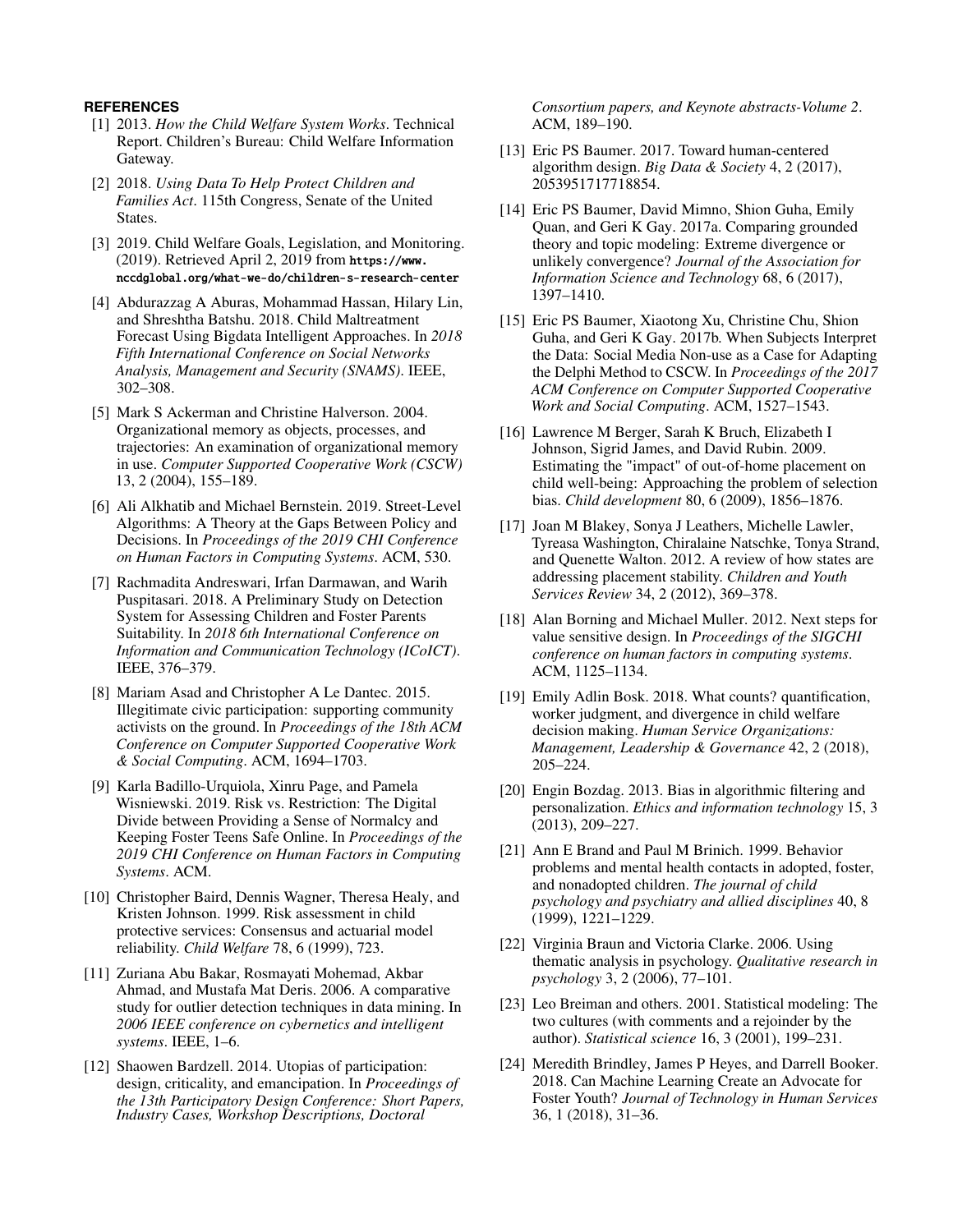- <span id="page-11-8"></span>[25] Anna Brown, Alexandra Chouldechova, Emily Putnam-Hornstein, Andrew Tobin, and Rhema Vaithianathan. 2019. Toward Algorithmic Accountability in Public Services: A Qualitative Study of Affected Community Perspectives on Algorithmic Decision-making in Child Welfare Services. In *Proceedings of the 2019 CHI Conference on Human Factors in Computing Systems*. ACM, 41.
- <span id="page-11-20"></span>[26] Jason D Brown, Natalie George, Jennifer Sintzel, and David St Arnault. 2009. Benefits of cultural matching in foster care. *Children and Youth Services Review* 31, 9 (2009), 1019–1024.
- <span id="page-11-14"></span>[27] Michael J Camasso and Radha Jagannathan. 1995. Prediction accuracy of the Washington and Illinois risk assessment instruments: An application of receiver operating characteristic curve analysis. *Social Work Research* 19, 3 (1995), 174–183.
- <span id="page-11-23"></span>[28] Michael J Camasso and Radha Jagannathan. 2000. Modeling the reliability and predictive validity of risk assessment in child protective services. *Children and Youth Services Review* 22, 11-12 (2000), 873–896.
- <span id="page-11-9"></span>[29] Michael J Camasso and Radha Jagannathan. 2013. Decision making in child protective services: A risky business? *Risk analysis* 33, 9 (2013), 1636–1649.
- <span id="page-11-6"></span>[30] Sarah Carnochan, Megan Moore, and Michael J Austin. 2013. Achieving placement stability. *Journal of Evidence-Based Social Work* 10, 3 (2013), 235–253.
- <span id="page-11-22"></span>[31] Stevie Chancellor, Zhiyuan Lin, Erica L Goodman, Stephanie Zerwas, and Munmun De Choudhury. 2016. Quantifying and predicting mental illness severity in online pro-eating disorder communities. In *Proceedings of the 19th ACM Conference on Computer-Supported Cooperative Work & Social Computing*. ACM, 1171–1184.
- <span id="page-11-11"></span>[32] Ka Ho Brian Chor, Gary M McClelland, Dana A Weiner, Neil Jordan, and John S Lyons. 2012. Predicting outcomes of children in residential treatment: A comparison of a decision support algorithm and a multidisciplinary team decision model. *Children and Youth Services Review* 34, 12 (2012), 2345–2352.
- <span id="page-11-4"></span>[33] Alexandra Chouldechova, Diana Benavides-Prado, Oleksandr Fialko, and Rhema Vaithianathan. 2018. A case study of algorithm-assisted decision making in child maltreatment hotline screening decisions. In *Conference on Fairness, Accountability and Transparency*. 134–148.
- <span id="page-11-3"></span>[34] Christopher E Church and Amanda J Fairchild. 2017. In Search of a Silver Bullet: Child Welfare's Embrace of Predictive Analytics. *Juvenile and Family Court Journal* 68, 1 (2017), 67–81.
- <span id="page-11-21"></span>[35] James Clifford and George E Marcus. 1986. *Writing culture: The poetics and politics of ethnography*. Univ of California Press.
- <span id="page-11-5"></span>[36] Patricia Cohen, Stephen G West, and Leona S Aiken. 2014. *Applied multiple regression/correlation analysis for the behavioral sciences*. Psychology Press.
- <span id="page-11-0"></span>[37] US Congress. 2008. Fostering connections to success and increasing adoptions act of 2008. (2008).
- <span id="page-11-1"></span>[38] Lindsay D Cooper. 2005. Implications of media scrutiny for a child protection agency. *J. Soc. & Soc. Welfare* 32 (2005), 107.
- <span id="page-11-12"></span>[39] Katharan D Cordell, Lonnie R Snowden, and Laura Hosier. 2016. Patterns and priorities of service need identified through the Child and Adolescent Needs and Strengths (CANS) assessment. *Children and Youth Services Review* 60 (2016), 129–135.
- <span id="page-11-15"></span>[40] Michael Corrigan. 2019. Building A Comprehensive Child Welfare Information System. (Jan 2019). [https://chronicleofsocialchange.org/child-welfare-2/](https://chronicleofsocialchange.org/child-welfare-2/building-comprehensive-child-welfare-information-system/33426) [building-comprehensive-child-welfare-information-syst](https://chronicleofsocialchange.org/child-welfare-2/building-comprehensive-child-welfare-information-system/33426)em/ [33426](https://chronicleofsocialchange.org/child-welfare-2/building-comprehensive-child-welfare-information-system/33426)
- <span id="page-11-19"></span>[41] Theodore P Cross, EUN Koh, Nancy Rolock, and Jennifer Eblen-Manning. 2013. Why do children experience multiple placement changes in foster care? Content analysis on reasons for instability. *Journal of Public Child Welfare* 7, 1 (2013), 39–58.
- <span id="page-11-16"></span>[42] Amy D'andrade, Michael J Austin, and Amy Benton. 2008. Risk and safety assessment in child welfare: Instrument comparisons. *Journal of evidence-based social work* 5, 1-2 (2008), 31–56.
- <span id="page-11-7"></span>[43] David Danks and Alex John London. 2017. Algorithmic Bias in Autonomous Systems.. In *IJCAI*. 4691–4697.
- <span id="page-11-17"></span>[44] EW Danktert and Kristen Johnson. 2013. Risk assessment validation: A prospective study. *Los Angeles: California Department of Social Services, Children and Family Services Division* (2013).
- <span id="page-11-2"></span>[45] Elizabeth Davoren. 1975. Foster placement of abused children. *Children today* 4, 3 (1975), 41.
- <span id="page-11-24"></span>[46] Munmun De Choudhury and Emre Kiciman. 2018. Integrating Artificial and Human Intelligence in Complex, Sensitive Problem Domains: Experiences from Mental Health. *AI Magazine* 39, 3 (2018), 69–80.
- <span id="page-11-18"></span>[47] Alan J Dettlaff, Stephanie L Rivaux, Donald J Baumann, John D Fluke, Joan R Rycraft, and Joyce James. 2011. Disentangling substantiation: The influence of race, income, and risk on the substantiation decision in child welfare. *Children and Youth Services Review* 33, 9 (2011), 1630–1637.
- <span id="page-11-10"></span>[48] David Donoho. 2017. 50 years of data science. *Journal of Computational and Graphical Statistics* 26, 4 (2017), 745–766.
- <span id="page-11-13"></span>[49] John D Fluke, Martin Chabot, Barbara Fallon, Bruce MacLaurin, and Cindy Blackstock. 2010. Placement decisions and disparities among aboriginal groups: An application of the decision making ecology through multi-level analysis. *Child Abuse & Neglect* 34, 1 (2010), 57–69.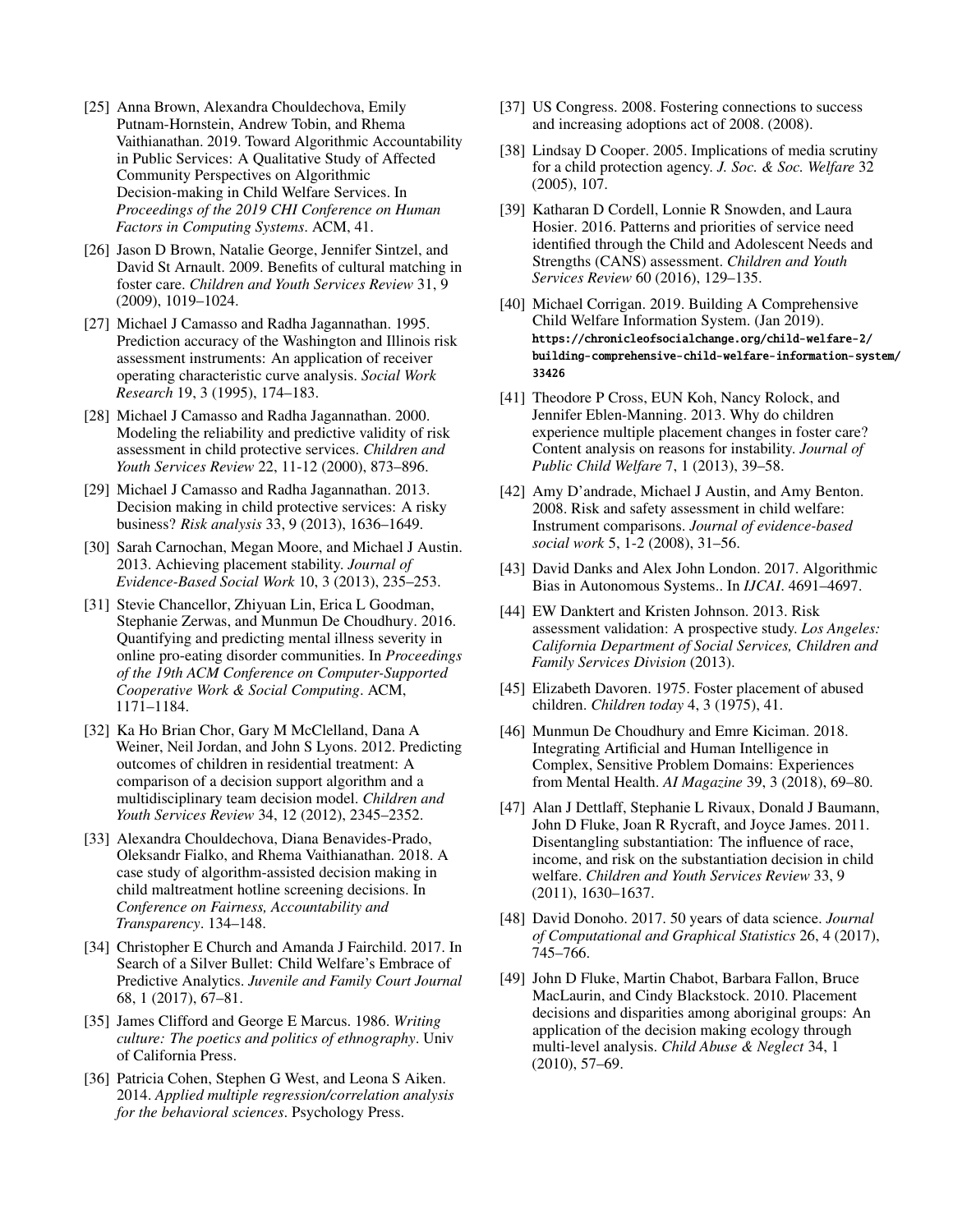- <span id="page-12-19"></span>[50] Administration for Children and Families. *Comprehensive Child Welfare Information System* (106 ed.). Vol. 81. Federal Register: The Daily Journal of the United States.
- <span id="page-12-1"></span>[51] Patrick J Fowler, Katherine E Marcal, Saras Chung, Derek S Brown, Melissa Jonson-Reid, and Peter S Hovmand. 2019. Scaling up housing services within the child welfare system: policy insights from simulation modeling. *Child maltreatment* (2019), 1077559519846431.
- <span id="page-12-21"></span>[52] Sarah Fox, Jill Dimond, Lilly Irani, Tad Hirsch, Michael Muller, and Shaowen Bardzell. 2017. Social Justice and Design: Power and oppression in collaborative systems. In *Companion of the 2017 ACM Conference on Computer Supported Cooperative Work and Social Computing*. ACM, 117–122.
- <span id="page-12-10"></span>[53] R Michael Furr. 2017. *Psychometrics: an introduction*. Sage Publications.
- <span id="page-12-16"></span>[54] Eileen Gambrill and Aron Shlonsky. 2000. Risk assessment in context. (2000).
- <span id="page-12-2"></span>[55] Eileen Gambrill and Aron Shlonsky. 2001. The need for comprehensive risk management systems in child welfare. *Children and Youth Services Review* 23, 1 (2001), 79–107.
- <span id="page-12-5"></span>[56] Stuart Gray, Kirsten Cater, Chloe Meineck, Rachel Hahn, Debbie Watson, and Tom Metcalfe. 2019. trove: A digitally enhanced memory box for looked after and adopted children. In *Proceedings of the 18th ACM International Conference on Interaction Design and Children*. ACM, 458–463.
- <span id="page-12-12"></span>[57] Robin Gregory, Lee Failing, Michael Harstone, Graham Long, Tim McDaniels, and Dan Ohlson. 2012. *Structured decision making: a practical guide to environmental management choices*. John Wiley & Sons.
- <span id="page-12-20"></span>[58] Ellie Harmon, Matthias Korn, Ann Light, and Amy Voida. 2016. Designing against the status quo. In *Proceedings of the 2016 ACM Conference Companion Publication on Designing Interactive Systems*. ACM, 65–68.
- <span id="page-12-11"></span>[59] Teresa M Harrison, Donna Canestraro, Theresa Pardo, Martha Avila-Marilla, Nicolas Soto, Megan Sutherland, Brian Burke, and Mila Gasco. 2018. A tale of two information systems: transitioning to a data-centric information system for child welfare. In *Proceedings of the 19th Annual International Conference on Digital Government Research: Governance in the Data Age*. ACM, 108.
- <span id="page-12-3"></span>[60] Kori Inkpen, Stevie Chancellor, Munmun De Choudhury, Michael Veale, and Eric PS Baumer. 2019. Where is the Human?: Bridging the Gap Between AI and HCI. In *Extended Abstracts of the 2019 CHI Conference on Human Factors in Computing Systems*. ACM, W09.
- <span id="page-12-4"></span>[61] Luma Institute. 2012. *Innovating for people: Handbook of human-centered design methods*. LUMA Institute, LLC.
- <span id="page-12-17"></span>[62] David Jackson and Gary Marx. 2017. Data mining program designed to predict child abuse proves unreliable, DCFS says. (dec 2017). [https://www.chicagotribune.com/investigations/](https://www.chicagotribune.com/investigations/ct-dcfs-eckerd-met-20171206-story.html) [ct-dcfs-eckerd-met-20171206-story.html](https://www.chicagotribune.com/investigations/ct-dcfs-eckerd-met-20171206-story.html)
- <span id="page-12-14"></span>[63] Sigrid James. 2004. Why do foster care placements disrupt? An investigation of reasons for placement change in foster care. *Social service review* 78, 4 (2004), 601–627.
- <span id="page-12-13"></span>[64] K Johnson and D Wagner. 2003. California Structured Decision Making. Risk Assessment Revalidation: A Prospective Study. Children's Research Center. SAMSHA's National Registry of Evidence-based Programs and Practices (NREPP). (2003).
- <span id="page-12-8"></span>[65] Will Johnson. 2004. Effectiveness of California's child welfare structured decision making (SDM) model: a prospective study of the validity of the California Family Risk Assessment. *Madison (Wisconsin, USA): Children's Research Center* (2004).
- <span id="page-12-6"></span>[66] Jon Kleinberg, Jens Ludwig, Sendhil Mullainathan, and Ziad Obermeyer. 2015. Prediction policy problems. *American Economic Review* 105, 5 (2015), 491–95.
- <span id="page-12-15"></span>[67] Eun Koh and Mark F Testa. 2008. Propensity score matching of children in kinship and nonkinship foster care: Do permanency outcomes differ? *Social Work Research* 32, 2 (2008), 105–116.
- <span id="page-12-7"></span>[68] J Nathan Kutz. 2013. *Data-driven modeling & scientific computation: methods for complex systems & big data*. Oxford University Press.
- <span id="page-12-0"></span>[69] Anja Lambrecht and Catherine Tucker. 2019. Algorithmic Bias? An Empirical Study of Apparent Gender-Based Discrimination in the Display of STEM Career Ads. *Management Science* (2019).
- <span id="page-12-9"></span>[70] Mark D Lardner. 2015. Are restrictiveness of care decisions based on youth level of need? A multilevel model analysis of placement levels using the child and adolescent needs and strengths assessment. *Residential Treatment for Children & Youth* 32, 3 (2015), 195–207.
- <span id="page-12-22"></span>[71] Min Kyung Lee and Su Baykal. 2017. Algorithmic mediation in group decisions: Fairness perceptions of algorithmically mediated vs. discussion-based social division. In *Proceedings of the 2017 ACM Conference on Computer Supported Cooperative Work and Social Computing*. ACM, 1035–1048.
- <span id="page-12-18"></span>[72] Thomas Lodato and Carl DiSalvo. 2018. Institutional constraints: the forms and limits of participatory design in the public realm. In *Proceedings of the 15th Participatory Design Conference: Full Papers-Volume 1*. ACM, 5.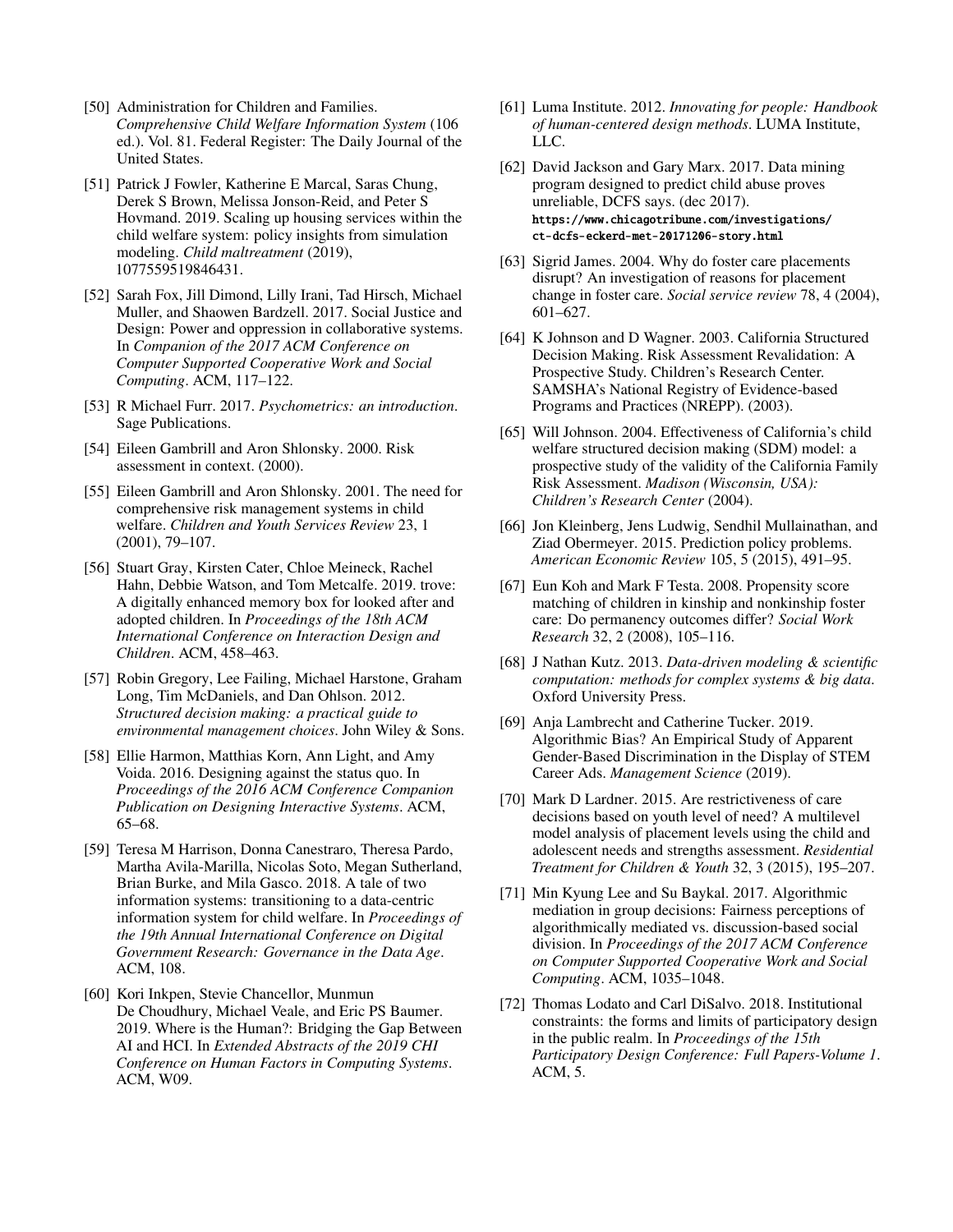- <span id="page-13-10"></span>[73] John S Lyons, Dana Aron Weiner, and Melanie Buddin Lyons. 2004. Measurement as communication in outcomes management: The child and adolescent needs and strengths (CANS). *The Use of Psychological Testing for Treatment Planning and Outcomes Assessment. Volume 2: Instruments for Children and Adolescents* (2004).
- <span id="page-13-17"></span>[74] Michael J MacKenzie, Jonathan B Kotch, and Li-Ching Lee. 2011. Toward a cumulative ecological risk model for the etiology of child maltreatment. *Children and youth services review* 33, 9 (2011), 1638–1647.
- <span id="page-13-5"></span>[75] Diana MacLean, Sonal Gupta, Anna Lembke, Christopher Manning, and Jeffrey Heer. 2015. Forum77: An analysis of an online health forum dedicated to addiction recovery. In *Proceedings of the 18th ACM Conference on Computer Supported Cooperative Work & Social Computing*. ACM, 1511–1526.
- <span id="page-13-19"></span>[76] James G March. 1991. Exploration and exploitation in organizational learning. *Organization science* 2, 1 (1991), 71–87.
- <span id="page-13-9"></span>[77] David B Marshall and Diana J English. 2000. Neural network modeling of risk assessment in child protective services. *Psychological Methods* 5, 1 (2000), 102.
- <span id="page-13-8"></span>[78] Thomas P McDonald, John Poertner, and Gardenia Harris. 2002. Predicting placement in foster care: A comparison of logistic regression and neural network analysis. *Journal of social service research* 28, 2 (2002), 1–20.
- <span id="page-13-23"></span>[79] Hannah Miller Hillberg, Zachary Levonian, Daniel Kluver, Loren Terveen, and Brent Hecht. 2018. What I See is What You Don't Get: The Effects of (Not) Seeing Emoji Rendering Differences across Platforms. *Proceedings of the ACM on Human-Computer Interaction* 2, CSCW (2018), 124.
- <span id="page-13-2"></span>[80] Terry D Moore, Thomas P McDonald, and Kari Cronbaugh-Auld. 2016. Assessing risk of placement instability to aid foster care placement decision making. *Journal of Public Child Welfare* 10, 2 (2016), 117–131.
- <span id="page-13-20"></span>[81] Michael Muller, Shion Guha, Eric PS Baumer, David Mimno, and N Sadat Shami. 2016. Machine learning and grounded theory method: Convergence, divergence, and combination. In *Proceedings of the 19th International Conference on Supporting Group Work*. ACM, 3–8.
- <span id="page-13-21"></span>[82] Michael J Muller. 2009. Participatory design: the third space in HCI. In *Human-computer interaction*. CRC press, 181–202.
- <span id="page-13-18"></span>[83] Judge Michael Nash. 2017. Examination of using Structured Decision Making and Predictive Analytics in assessing Safety and Risk in Child Welfare. *County of Los Angeles Office of Child Protection* (May 2017).
- <span id="page-13-13"></span>[84] Barbara Needell, M Alan Brookhart, and Seon Lee. 2003. Black children and foster care placement in California. *Children and Youth Services Review* 25, 5-6 (2003), 393–408.
- <span id="page-13-1"></span>[85] Kathleen G Noonan, Charles F Sabel, and William H Simon. 2009. Legal accountability in the service-based welfare state: Lessons from child welfare reform. *Law & Social Inquiry* 34, 3 (2009), 523–568.
- <span id="page-13-6"></span>[86] US Department of Health and Human Services. 2017. Child Maltreatment 2017. *Children's Bureau (Ed.)* (2017).
- <span id="page-13-0"></span>[87] US Department of Health, Human Services, and others. 2017. The AFCARS report: Preliminary FY 2016 estimates as of Oct 2017. *Children's Bureau (Ed.)* 21 (2017), 6.
- <span id="page-13-11"></span>[88] R Lyman Ott and Micheal T Longnecker. 2015. *An introduction to statistical methods and data analysis*. Nelson Education.
- <span id="page-13-4"></span>[89] Sarah Pink, Kerstin Leder Mackley, Val Mitchell, Marcus Hanratty, Carolina Escobar-Tello, Tracy Bhamra, and Roxana Morosanu. 2013. Applying the lens of sensory ethnography to sustainable HCI. *ACM Transactions on Computer-Human Interaction (TOCHI)* 20, 4 (2013), 25.
- <span id="page-13-22"></span>[90] Anthony T Pinter, Pamela J Wisniewski, Heng Xu, Mary Beth Rosson, and Jack M Caroll. 2017. Adolescent online safety: Moving beyond formative evaluations to designing solutions for the future. In *Proceedings of the 2017 Conference on Interaction Design and Children*. ACM, 352–357.
- <span id="page-13-14"></span>[91] Emily Putnam-Hornstein, Barbara Needell, Bryn King, and Michelle Johnson-Motoyama. 2013. Racial and ethnic disparities: A population-based examination of risk factors for involvement with child protective services. *Child Abuse & Neglect* 37, 1 (2013), 33–46.
- <span id="page-13-16"></span>[92] Richard E Redding, Carrie Fried, and Preston A Britner. 2000. Predictors of placement outcomes in treatment foster care: Implications for foster parent selection and service delivery. *Journal of child and family studies* 9, 4 (2000), 425–447.
- <span id="page-13-3"></span>[93] Jeanne S Ringel, Dana Schultz, Joshua Mendelsohn, Stephanie Brooks Holliday, Katharine Sieck, Ifeanyi Edochie, and Lauren Davis. 2018. Improving child welfare outcomes: balancing investments in prevention and treatment. *Rand health quarterly* 7, 4 (2018).
- <span id="page-13-15"></span>[94] Joseph P Ryan, Philip Garnier, Michael Zyphur, and Fuhua Zhai. 2006. Investigating the effects of caseworker characteristics in child welfare. *Children and Youth Services Review* 28, 9 (2006), 993–1006.
- <span id="page-13-12"></span>[95] John R Schuerman and Lynn Harold Vogel. 1986. Computer support of placement planning: the use of expert systems in child welfare. *Child welfare* 65, 6 (1986), 531–543.
- <span id="page-13-7"></span>[96] A James Schwab and Susan S Wilson. 1989. The continuum of care system: Decision support for practitioners. *Computers in Human Services* 4, 1-2 (1989), 123–140.